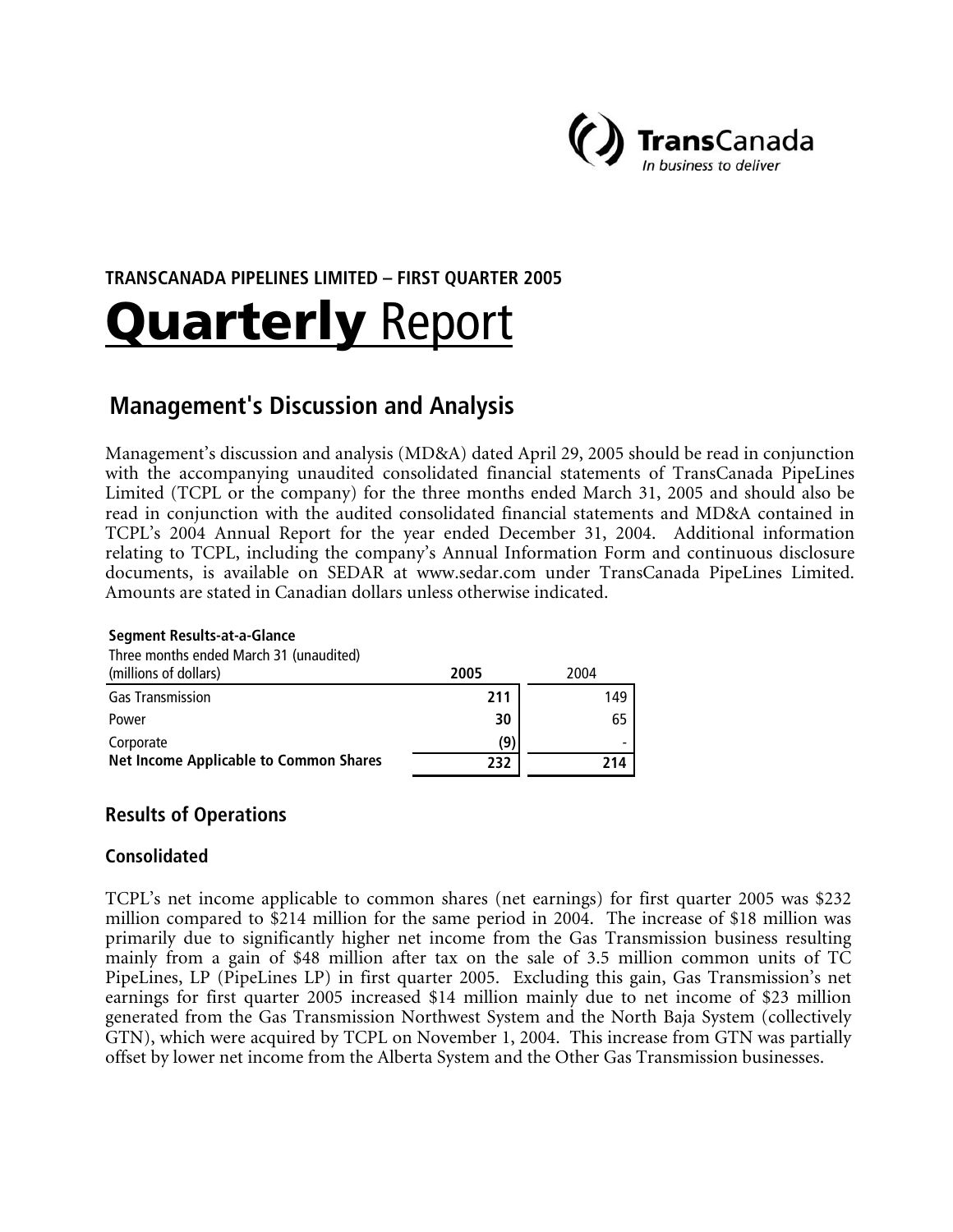A decrease of \$35 million in Power's net income for first quarter 2005 compared to first quarter 2004 was primarily due to lower operating and other income from Eastern Operations and Bruce Power L.P. (Bruce Power). Operating and other income from Eastern Operations was lower by \$29 million in first quarter 2005 compared to the same period in 2004 primarily as a result of a \$10 million after-tax (\$16 million pre-tax) cost for the restructuring of natural gas supply contracts by Ocean State Power (OSP) and a \$7 million reduction in after-tax income (\$12 million pre tax) as a result of the sale of the Curtis Palmer hydroelectric facilities to TransCanada Power, L.P. (Power LP) in April 2004. Bruce Power's equity income was lower mainly due to increased operating expenses.

The increase of \$9 million in the Corporate segment's net expenses was mainly as a result of higher financial charges in first quarter 2005 compared to the same period in 2004, and income tax refunds and refund interest received in first quarter 2004, partially offset by certain positive tax adjustments recorded in first quarter 2005.

Funds generated from operations of \$407 million for first quarter 2005 decreased \$8 million compared to first quarter 2004.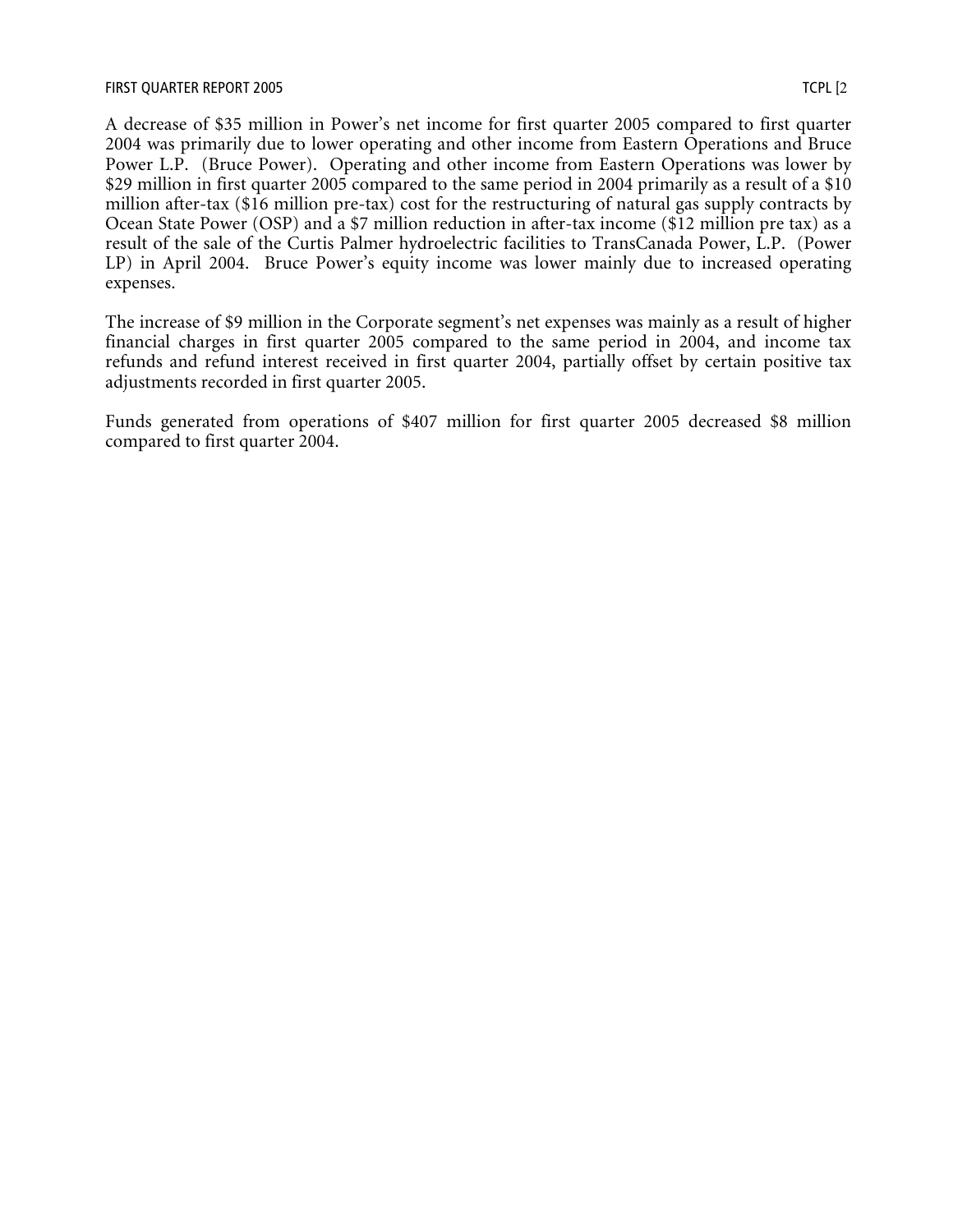**Gas Transmission Results-at-a-Glance**

### **Gas Transmission**

The Gas Transmission business generated net income of \$211 million for the quarter ended March 31, 2005 compared to \$149 million for the same period in 2004.

| Three months ended March 31 (unaudited)          |                |                |
|--------------------------------------------------|----------------|----------------|
| (millions of dollars)                            | 2005           | 2004           |
| <b>Wholly-Owned Pipelines</b>                    |                |                |
| <b>Canadian Mainline</b>                         | 63             | 64             |
| Alberta System                                   | 37             | 40             |
| $GTN$ <sup>(1)</sup>                             | 23             |                |
| Foothills System                                 | 5              | 6              |
| <b>BC System</b>                                 | $\overline{2}$ | $\overline{2}$ |
|                                                  | 130            | 112            |
| <b>Other Gas Transmission</b>                    |                |                |
| <b>Great Lakes</b>                               | 14             | 17             |
| Iroquois                                         | 4              | 8              |
| PipeLines LP                                     | 4              | 4              |
| Portland                                         | 6              | 6              |
| <b>Ventures LP</b>                               | 3              | 3              |
| <b>TQM</b>                                       | 2              | 2              |
| CrossAlta                                        | 5              | 1              |
| <b>TransGas</b>                                  | 3              | 3              |
| Northern Development                             | (1)            | (1)            |
| General, administrative, support costs and other | (7)            | (6)            |
|                                                  | 33             | 37             |
| Gain related to PipeLines LP                     | 48             |                |
|                                                  | 81             | 37             |
| Net Income                                       | 211            | 149            |

(1) TCPL acquired GTN on November 1, 2004.

# Wholly-Owned Pipelines

Canadian Mainline's first quarter 2005 net income of \$63 million was \$1 million lower than the same quarter in 2004. This decrease is primarily due to a lower rate of return on common equity (ROE), as determined by the National Energy Board (NEB), of 9.46 per cent in 2005 compared to 9.56 per cent in 2004 and a lower average investment base, partially offset by a prior year negative earnings adjustment of \$2 million recorded in first quarter 2004. Canadian Mainline's interim tolls and net income in 2005 assume a capital structure comprised of 33 per cent deemed common equity pending the decision on the 2004 Tolls and Tariff Application (Phase II) hearing dealing with capital structure.

The Alberta System's net income of \$37 million in first quarter 2005 is \$3 million lower than the same quarter in 2004. The decrease is primarily due to a lower investment base in 2005 as well as a lower approved rate of return in 2005. Net income in 2005 reflects a return of 9.50 per cent, as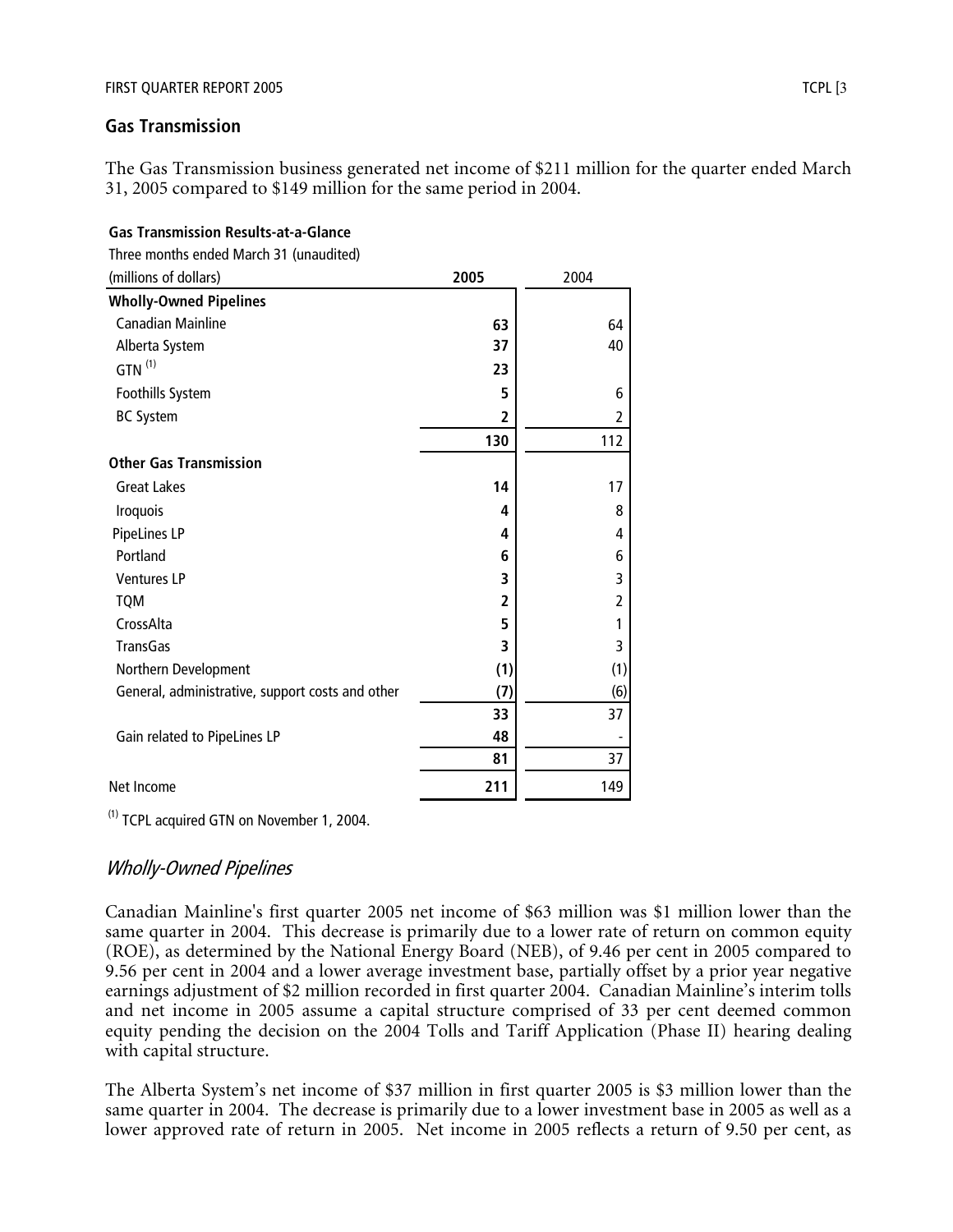prescribed by the Alberta Energy and Utilities Board (EUB), on deemed common equity of 35 per cent.

GTN, which was acquired by TCPL in November 2004, generated net income of \$23 million in first quarter 2005. The decrease of \$1 million in the Foothills System's first quarter 2005 net income compared to the same period in the prior year is primarily due to a lower average investment base in 2005.

# **Operating Statistics**

| Three months ended March 31<br>(unaudited) | Canadian<br>Mainline <sup>(1)</sup> |       | Alberta System <sup>(2)</sup> |       | Gas<br>Transmission<br><b>Northwest</b><br>System <sup>(3)</sup> | Foothills System |      | <b>BC System</b> |      |
|--------------------------------------------|-------------------------------------|-------|-------------------------------|-------|------------------------------------------------------------------|------------------|------|------------------|------|
|                                            | 2005                                | 2004  | 2005                          | 2004  | 2005                                                             | 2005             | 2004 | 2005             | 2004 |
| Average investment base                    |                                     |       |                               |       |                                                                  |                  |      |                  |      |
| (\$ millions)                              | 7.910                               | 8.314 | 4,559                         | 4.762 | (3)<br>n/a                                                       | 693              | 722  | 220              | 231  |
| Delivery volumes (Bcf)                     |                                     |       |                               |       |                                                                  |                  |      |                  |      |
| <b>Total</b>                               | 767                                 | 723   | 1,051                         | 1.013 | 215                                                              | 287              | 281  | 94               | -87  |
| Average per day                            | 8.5                                 | 7.9   | 11.7                          | 11.1  | 2.4                                                              | 3.2              | 3.1  | 1.1              | 1.0  |

<sup>(1)</sup> Canadian Mainline deliveries originating at the Alberta border and in Saskatchewan for the three months ended March 31, 2005 were 531 Bcf (2004 - 510 Bcf); average per day was 5.9 Bcf (2004 - 5.6 Bcf).

 $^{(2)}$  Field receipt volumes for the Alberta System for the three months ended March 31, 2005 were 965 Bcf (2004 - 950 Bcf); average per day was 10.7 Bcf (2004 - 10.4 Bcf).

<sup>(3)</sup> TCPL acquired GTN on November 1, 2004. Both the Gas Transmission Northwest System and the North Baja System are currently operating under fixed rate models approved by the Federal Energy Regulatory Commission and, as a result, the systems' current results are not dependent on average investment base. The North Baja System's total delivery volumes were 19 Bcf; average per day was 0.2 Bcf.

# Other Gas Transmission

TCPL's proportionate share of net income from its Other Gas Transmission businesses was \$81 million for the three months ended March 31, 2005 compared to \$37 million for the same period in 2004. The first quarter 2005 results include a \$48 million after-tax gain on sale of an approximate 20 per cent interest in PipeLines LP. Excluding this gain, net income for the quarter decreased \$4 million compared to the same period in 2004. The decrease is mainly due to lower income from Iroquois primarily as a result of a positive tax adjustment recorded in first quarter 2004, and lower income from Great Lakes as a result of lower short-term revenues and higher operating and maintenance costs in first quarter 2005. Other Gas Transmission results were also negatively impacted by a weaker U.S. dollar compared to 2004. These decreases were partially offset by higher earnings from CrossAlta as a result of favourable natural gas storage market conditions. As at March 31, 2005, TCPL had capitalized \$3 million of costs related to its Broadwater liquified natural gas (LNG) project.

On March 23, 2005, TCPL sold 3.5 million common units of PipeLines LP for net proceeds of approximately \$151 million (US\$124 million), resulting in an after-tax gain of approximately \$48 million (US\$40 million). In April 2005, underwriters purchased an additional 74,200 common units, exercising, in part, their option to purchase up to 525,000 additional units on the same terms and conditions as the 3.5 million common units previously sold. PipeLines LP did not receive any proceeds from the sale of the common units. Subsequent to this transaction and the underwriters' exercise of their option, TCPL continues to own a 13.4 per cent interest in PipeLines LP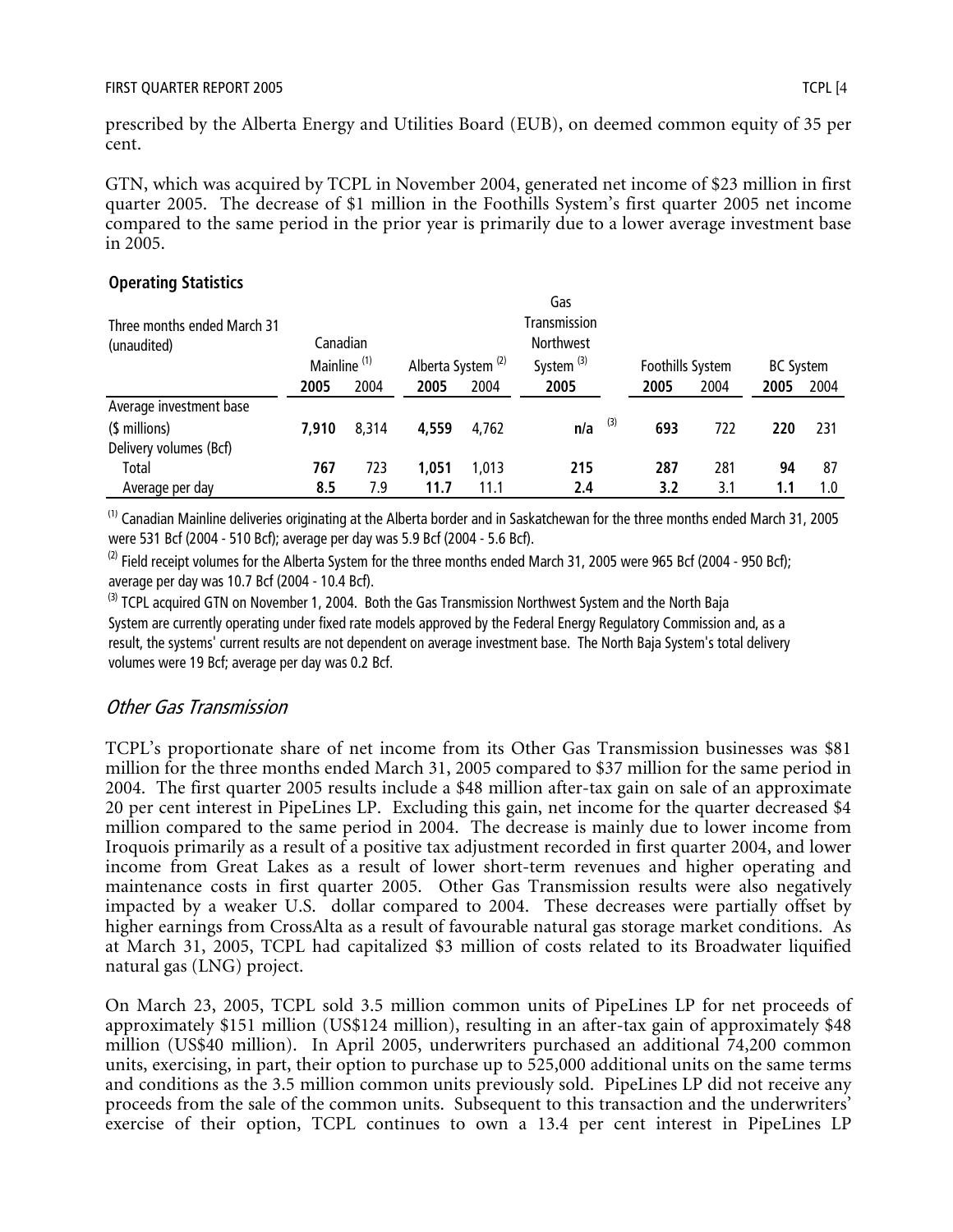represented by the general partner interest of 2.0 per cent as well as an 11.4 per cent limited partner interest.

#### **Power**

### **Power Results-at-a-Glance**

Three months ended March 31 (unaudited)

| (millions of dollars)                            | 2005 | 2004 |
|--------------------------------------------------|------|------|
| <b>Western operations</b>                        | 30   | 35   |
| Eastern operations                               | 5    | 34   |
| <b>Bruce Power investment</b>                    | 30   | 48   |
| Power LP investment                              | 9    | 10   |
| General, administrative, support costs and other | (25) | (25) |
| Operating and other income                       | 49   | 102  |
| Financial charges                                | (4)  | (2)  |
| Income taxes                                     | (15) | (35) |
| Net Income                                       | 30   | 65   |

Power's net income in first quarter 2005 of \$30 million decreased \$35 million compared to \$65 million in first quarter 2004. The decrease resulted mainly from lower operating and other income in Eastern Operations and Bruce Power.

Eastern Operations' operating and other income was \$29 million lower in first quarter 2005 compared to first quarter 2004 due to a \$16 million pre-tax (\$10 million after-tax) one-time contract restructuring payment from OSP to its natural gas fuel suppliers and a \$12 million pre-tax (\$7 million after-tax) reduction in income as a result of the sale of the Curtis Palmer hydroelectric facilities to Power LP in April 2004.

Bruce Power's equity income was lower by \$18 million in first quarter 2005 compared to first quarter 2004. Effective March 1, 2004, Bruce Power moved from a five-unit operation to a six-unit operation with the commercial startup of Unit 3. Planned maintenance outages on Units 3 and 4 in first quarter 2005 reduced the otherwise potential increase in total plant output as a result of adding a sixth operating unit. Bruce Power experienced higher operating expenses, including depreciation, in first quarter 2005 as a result of adding Unit 3. The \$18 million decrease in Bruce Power's equity income reflects this increase in operating expenses, partially offset by a three per cent increase in total plant output and slightly higher realized prices.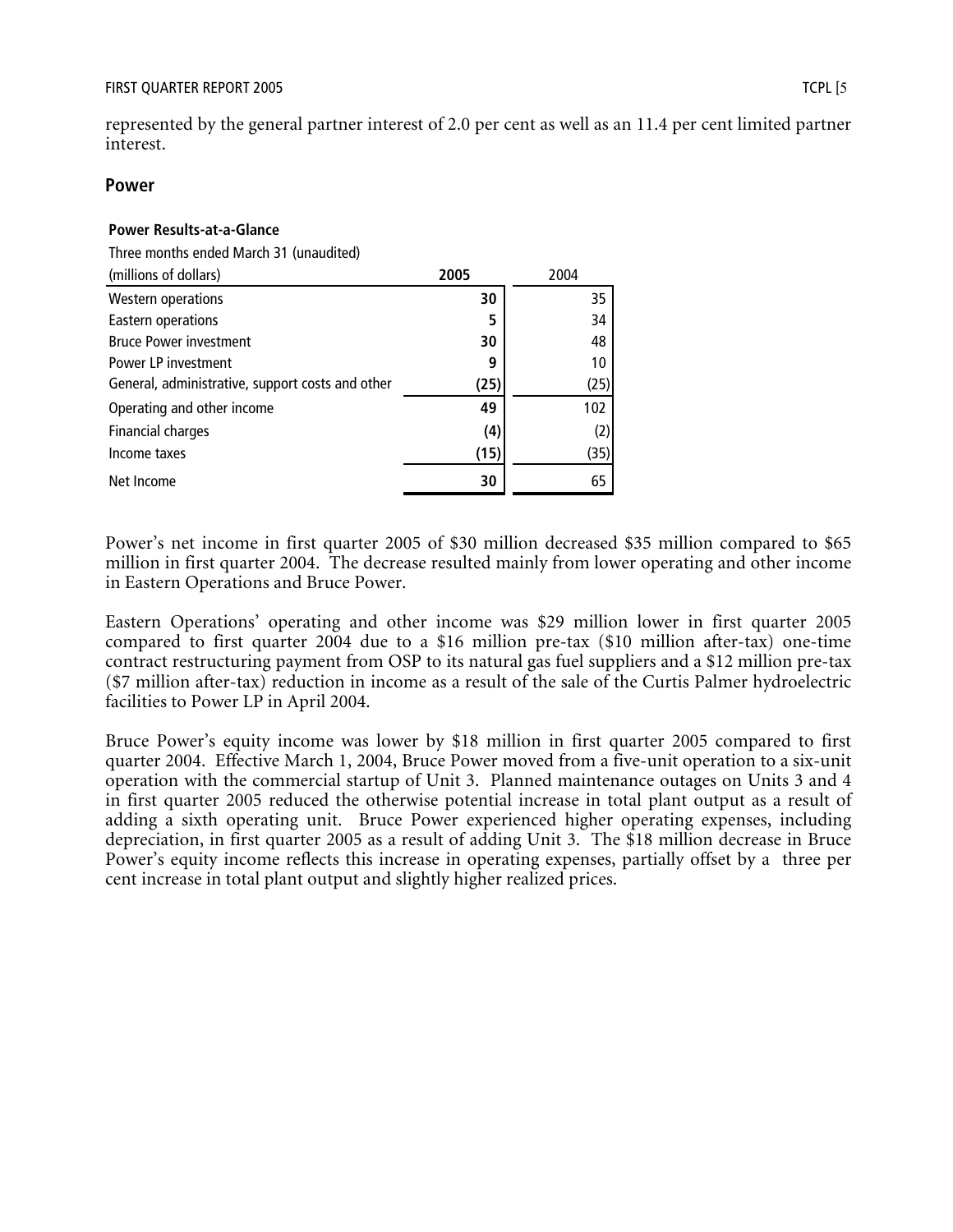#### Western Operations

#### **Western Operations Results-at-a-Glance (1)** Three months ended March 31 (unaudited)

| THE C HOHGIS CHUCU MUICH ST (UNUURICU)<br>(millions of dollars) | 2005      | 2004 |
|-----------------------------------------------------------------|-----------|------|
| Revenue<br>Power sales<br>Other $(2)$                           | 164       | 147  |
|                                                                 | 11<br>175 | 154  |
| Cost of sales                                                   | (109)     | (90) |
| Other costs and expenses                                        | (31)      | (22) |
| Depreciation                                                    | (5)       | (7)  |
| Operating and other income                                      | 30        | 35   |
| <sup>(1)</sup> ManChief is included until April 30, 2004        |           |      |

 $(2)$  Includes Cancarb Thermax, inter-segment eliminations and miscellaneous

#### **Western Operations Sales Volumes (1)**

Three months ended March 31 (unaudited)

| (GWh)                           | 2005  | 2004  |
|---------------------------------|-------|-------|
| <b>Generation vs. Purchased</b> |       |       |
| Generation                      | 636   | 362   |
| Purchased                       |       |       |
| Sundance A & B PPAs             | 1,831 | 1,812 |
| Other purchases <sup>(2)</sup>  | 731   | 702   |
|                                 | 3,198 | 2,876 |
| <b>Contracted vs. Spot</b>      |       |       |
| Contracted                      | 2,685 | 2,678 |
| Spot                            | 513   | 198   |
|                                 | 3,198 | 2,876 |

(1) ManChief is included until April 30, 2004

(2) Includes Sheerness PPA volumes

Western Operations' operating and other income in first quarter 2005 was \$30 million compared to \$35 million earned in the same period in 2004. The \$5 million decrease was mainly due to reduced margins in first quarter 2005 resulting from lower market heat rates on uncontracted volumes of power generated. Lower market heat rates are the result of spot market power prices in Alberta that averaged approximately \$3 per megawatt hour (MWh) less, and average natural gas prices that were slightly higher, in first quarter 2005 compared to 2004. A significant portion of plant generation in Western Operations is sold under long-term contract to mitigate price risk. Some output is intentionally not committed under long-term contract to assist in managing Power's overall portfolio of generation. This approach to portfolio management assists in minimizing costs in situations where TCPL would otherwise have to purchase power in the open market to fulfill its contractual obligations.

Western Operations' revenues increased in first quarter 2005 primarily due to the start-up of the MacKay River facility in mid-2004 and higher revenues from the Sundance power purchase arrangements (PPAs) partially offset by the sale of the ManChief plant to Power LP in April 2004.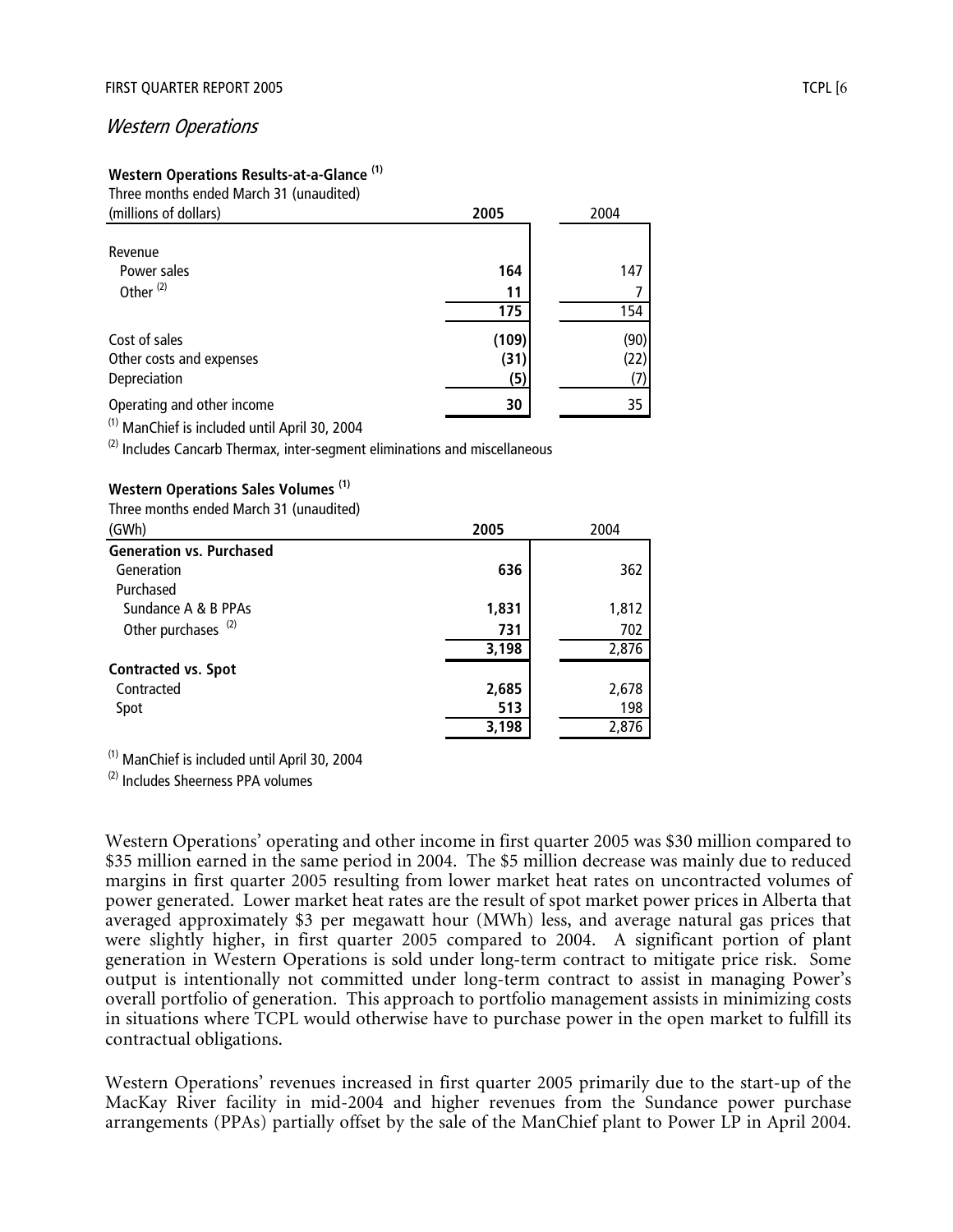Generation volumes in first quarter 2005 increased 274 gigawatt hours (GWh) to 636 GWh primarily due to the start-up of the MacKay River facility. Partially offsetting this increase are decreases in volumes associated with unplanned outages at the Bear Creek cogeneration facility in first quarter 2005 and the sale of the ManChief plant. Revenues and cost of sales, related to the Sundance A and B PPAs, increased in 2005 primarily due to higher plant availability and higher power prices under the PPA's. Other costs and expenses were higher in 2005 primarily due to operating costs associated with the MacKay River facility. Depreciation was lower in first quarter 2005 due to the sale of the ManChief plant partially offset by the start-up of the MacKay River facility. In first quarter 2005, approximately 16 per cent of power sales volumes were sold into the spot market compared to seven per cent in 2004. To reduce its exposure to spot market prices on uncontracted volumes, Western Operations, as at March 31, 2005, had fixed price sales contracts to sell forward 7,200 GWh of power for the remainder of 2005 and 7,400 GWh of power for 2006.

# Eastern Operations

| Eastern Operations Results-at-a-Glance <sup>(1)</sup><br>Three months ended March 31 (unaudited) |       |       |
|--------------------------------------------------------------------------------------------------|-------|-------|
| (millions of dollars)                                                                            | 2005  | 2004  |
|                                                                                                  |       |       |
| Revenue                                                                                          |       |       |
| Power sales                                                                                      | 114   | 146   |
| Other                                                                                            |       |       |
|                                                                                                  | 114   | 147   |
| Cost of sales                                                                                    | (51)  | (76)  |
| Other costs and expenses                                                                         | (54)  | (30)  |
| Depreciation                                                                                     | (4)   | (7)   |
|                                                                                                  |       |       |
| Operating and other income                                                                       | 5     | 34    |
| <sup>(1)</sup> Curtis Palmer is included until April 30, 2004.                                   |       |       |
| <b>Eastern Operations Sales Volumes (1)</b>                                                      |       |       |
| Three months ended March 31 (unaudited)                                                          |       |       |
| (GWh)                                                                                            | 2005  | 2004  |
| <b>Generation vs. Purchased</b>                                                                  |       |       |
| Generation                                                                                       | 444   | 377   |
| Purchased                                                                                        | 811   | 1,234 |
|                                                                                                  | 1,255 | 1,611 |
| <b>Contracted vs. Spot</b>                                                                       |       |       |
| Contracted                                                                                       | 1,189 | 1,544 |
| Spot                                                                                             | 66    | 67    |
|                                                                                                  | 1,255 | 1,611 |
|                                                                                                  |       |       |

 $(1)$  Curtis Palmer is included until April 30, 2004.

Operating and other income in first quarter 2005 from Eastern Operations of \$5 million was \$29 million lower compared to \$34 million earned in the same period in 2004. The decrease was due primarily to a \$16 million pre-tax (\$10 million after-tax) contract restructuring payment made by OSP to its natural gas fuel suppliers and a \$12 million pre-tax (\$7 million after-tax) reduction in income as a result of the sale of the Curtis Palmer hydroelectric facilities to Power LP in April 2004. Partially offsetting these decreases was income from the Grandview cogeneration facility in New Brunswick which was placed in-service in January 2005. In addition, TCPL mitigated the impact of increased fuel gas costs at OSP in first quarter 2005.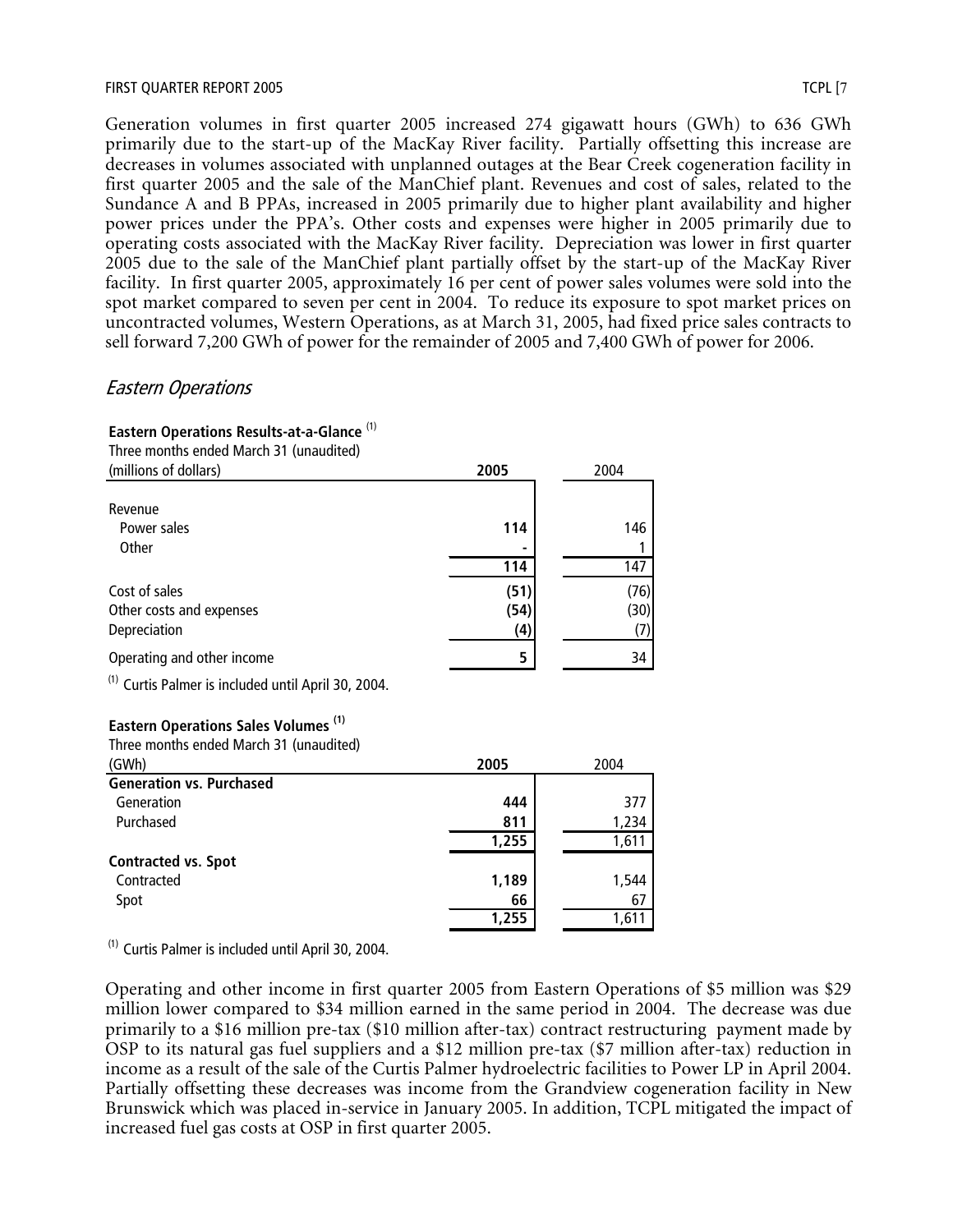In first quarter 2005, OSP concluded negotiations with its two Canadian natural gas fuel suppliers and terminated the 20-year purchase contracts which were to expire in 2011. Pricing under the terminated purchase contracts had been subject to numerous arbitration proceedings since late 2001. The latest arbitration, in August 2004, had substantially increased OSP's cost of natural gas to a price in excess of market. New contracts were entered into with the existing natural gas suppliers, effective March 2005 and expiring in October 2008, at an agreed upon pricing mechanism based on market, which is not subject to future arbitration proceedings. As part of these arrangements, payments of \$16 million were made to the natural gas suppliers. The contract restructuring was a positive event for OSP and management determined, based on current market conditions, there was no asset impairment writedown of OSP required.

Generation volumes in first quarter 2005 increased 67 GWh to 444 GWh compared to 377 GWh in 2004 primarily due to the Grandview cogeneration facility being placed into service on January 1, 2005. Partially offsetting this increase are decreases in volumes associated with the sale of the Curtis Palmer hydroelectric facility to Power LP in April 2004 and reduced generation from the OSP facility. Purchased and contracted sales volumes, and the related revenues and cost of sales, decreased year-over-year primarily due to the expiration of long-term contracts held at the end of 2004. Other costs and expenses increased \$24 million primarily as a result of OSP's settlement with its fuel gas suppliers and higher fuel gas costs. Depreciation in first quarter 2005 decreased from first quarter 2004 due to the sale of Curtis Palmer to Power LP in April 2004.

 In first quarter 2005, approximately five per cent of power sales volumes were sold into the spot market compared to four per cent in 2004. Eastern Operations is focused on selling the majority of its power under contract to wholesale, commercial and industrial customers while managing a portfolio of power supplies sourced from its own generation, wholesale power purchases and power purchased from Power LP's Castleton plant. To reduce its exposure to spot market prices, Eastern Operations, as at March 31, 2005, had entered into fixed price sales contracts to sell forward 3,600 GWh of power for the remainder of 2005 and 2,800 GWh of power for 2006. Certain contracted volumes are dependent on customer usage levels.

#### Bruce Power Investment

**Bruce Power Results-at-a-Glance**

| Three months ended March 31 (unaudited)                   |       |       |
|-----------------------------------------------------------|-------|-------|
| (millions of dollars)                                     | 2005  | 2004  |
| Bruce Power (100 per cent basis)                          |       |       |
| Revenues                                                  | 418   | 399   |
| Operating expenses                                        |       |       |
| Cash costs (materials, labour, services and fuel)         | (265) | (219) |
| Non-cash costs (depreciation and amortization)            | (48)  | (31)  |
|                                                           | (313) | (250) |
| Operating income                                          | 105   | 149   |
| Financial charges                                         | (17)  | (18)  |
| Income before income taxes                                | 88    | 131   |
| TCPL's interest in Bruce Power income before income taxes | 28    | 41    |
| Adjustments                                               |       |       |
| TCPL's income from Bruce Power before income taxes        | 30    | 48    |

Bruce Power's equity income was lower by \$18 million in first quarter 2005 compared to first quarter 2004. Effective March 1, 2004, Bruce Power moved from a five-unit operation to a six-unit operation with the commercial startup of Unit 3. Planned maintenance outages on Units 3 and 4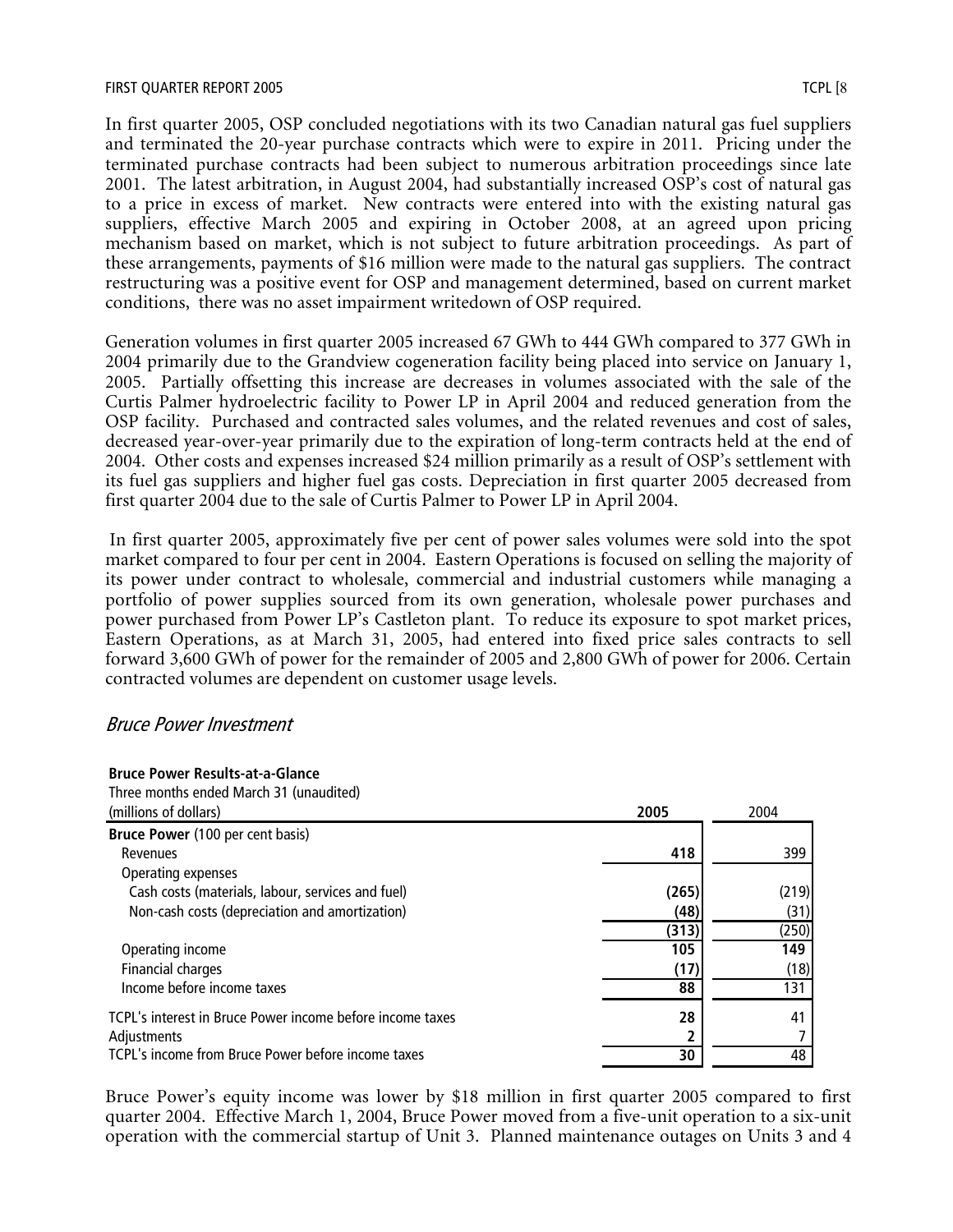in first quarter 2005 reduced the otherwise potential increase in total plant output as a result of adding a sixth operating unit. Bruce Power experienced higher operating expenses, including depreciation, in first quarter 2005 as a result of adding Unit 3. The \$18 million decrease in Bruce Power's equity income reflects this increase in operating expenses, partially offset by a three per cent increase in total plant output and slightly higher realized prices.

TCPL's share of power output from Bruce Power for first quarter 2005 was 2,598 GWh compared to 2,530 GWh in first quarter 2004. This increase primarily reflects higher output in 2005 as a result of a reduction in unplanned outages in first quarter 2005 compared to first quarter 2004. Approximately 79 reactor days of planned maintenance outages as well as 17 reactor days of minor unplanned outages occurred in first quarter 2005. In first quarter 2004, Bruce Power experienced 49 reactor days of unplanned outages and Unit 3 was unavailable for 60 days due to completion of initial restart activities. The Bruce units ran at an average availability of 81 per cent in first quarter 2005, compared to an 80 per cent average availability during first quarter 2004. A scheduled maintenance outage on Unit 3 began on January 8, 2005 and the unit returned to service on March 8, 2005. Unit 4 began a similar planned maintenance outage on March 12, 2005 that is also expected to last approximately two months.

Overall prices achieved during first quarter 2005 were approximately \$50 per MWh, compared to approximately \$49 per MWh in first quarter 2004. Approximately 50 per cent of the available output was sold into Ontario's wholesale spot market in first quarter 2005 with the remainder being sold under longer term contracts. On a per unit basis, Bruce operating expenses increased to \$38 per MWh in first quarter 2005 from \$31 per MWh in first quarter 2004. This increase is due partly to increased outage costs, primarily related to the Units 3 and 4 planned maintenance outages. The increase in operating expenses is also the result of higher staff and lease costs in first quarter 2005, reflecting the move to a six-unit site. In addition, the completion of the Unit 3 restart has resulted in higher depreciation and lower capitalization of labour and other in-house costs in first quarter 2005.

Adjustments to TCPL's interest in Bruce Power income before income taxes for the three months ended March 31, 2005 were lower than in 2004 primarily due to the cessation of interest capitalization upon the return to service of Unit 3 as well as lower amortization of the purchase price discrepancy related to the fair value of sales contracts in place at the time of acquisition.

Equity income from Bruce Power is directly impacted by fluctuations in wholesale spot market prices for electricity as well as overall plant availability, which in turn, is impacted by scheduled and unscheduled maintenance. To reduce its exposure to spot market prices, Bruce Power has entered into fixed price sales contracts for approximately 40 per cent of planned output for the balance of 2005.

On April 15, 2005, Bruce Power experienced a transformer fire outside of the generating facility. As a result, Unit 6 went offline and some biodegradable mineral oil entered into Lake Huron, the clean up of which is close to complete. Unit 6 is expected to return to service in late May and the cost to replace the damaged transformer is not expected to be significant. Primarily as a result of this unplanned outage, overall plant availability for Bruce Power in 2005 is expected to reduce to 83 per cent from the previously reported 85 per cent.

In March 2005, a tentative agreement was reached with an Ontario provincial negotiator for the potential restart of Units 1 and 2 at Bruce Power. Details of the tentative agreement, which have been approved in principle by the Boards of Directors of the major partners of Bruce Power, are now being considered by the Ontario government.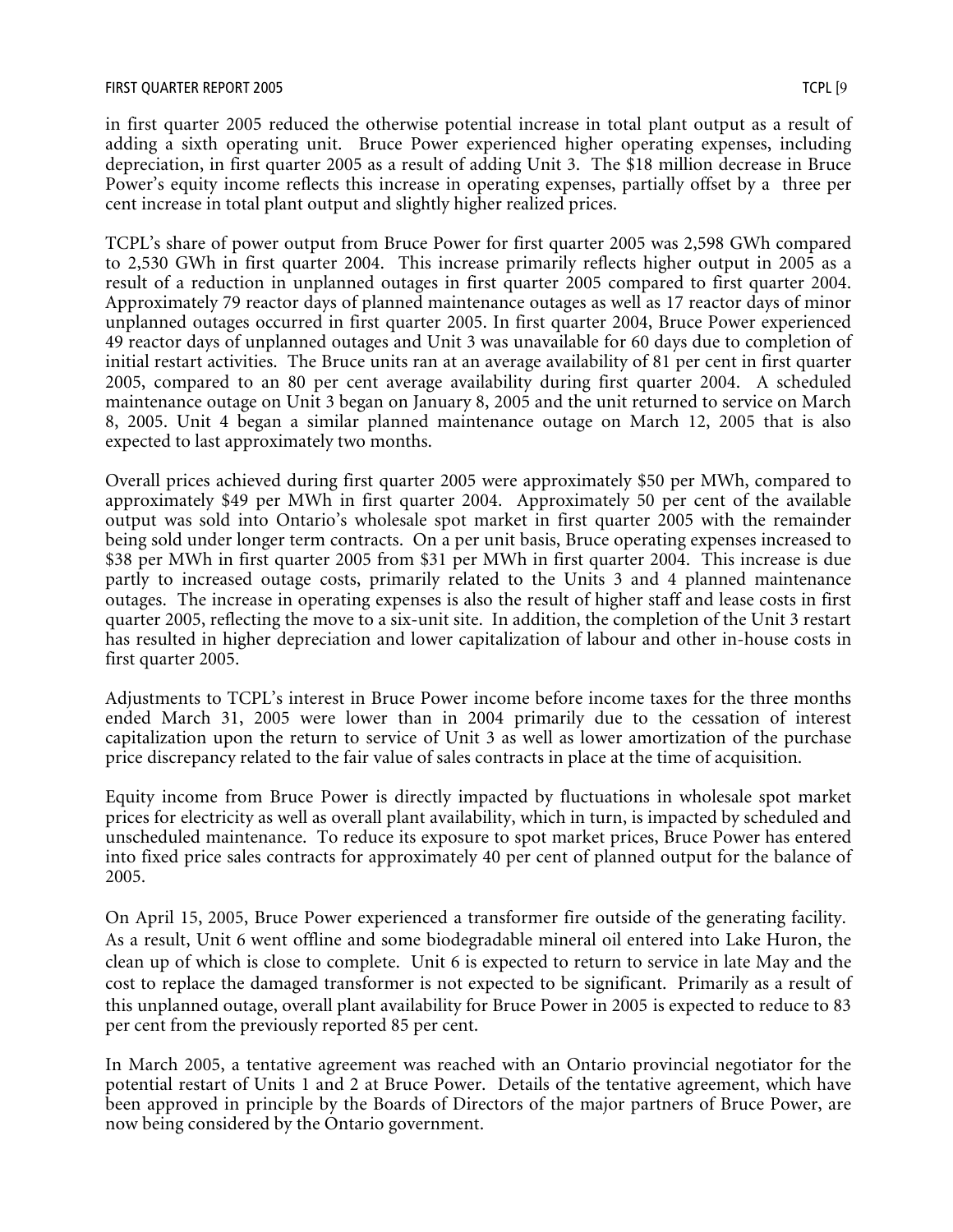#### Power LP Investment

Operating and other income of \$9 million from Power LP in first quarter 2005 was \$1 million lower compared to \$10 million in first quarter 2004. The decrease was primarily due to TCPL's reduced ownership interest in Power LP in 2005 (30.6 per cent compared to 35.6 per cent in first quarter 2004) and the recognition in second quarter 2004 of all previously deferred gains resulting from the removal of the Power LP redemption obligation. Prior to the removal of the redemption obligation, TCPL was recognizing into income the amortization of these deferred gains over a period through to 2017. Additional earnings from Power LP's second quarter 2004 acquisition of the Curtis Palmer and ManChief facilities partially offset these decreases.

### General, Administrative, Support Costs and Other

General, administrative, support costs and other of \$25 million in first quarter 2005 were comparable to the same period in 2004.

#### **Power Sales Volumes and Plant Availability**

#### **Power Sales Volumes**

Three months ended March 31 (unaudited)

| (GWh)                                 | 2005  | 2004  |
|---------------------------------------|-------|-------|
| Western operations <sup>(1)</sup>     | 3,198 | 2,876 |
| Eastern operations <sup>(1)</sup>     | 1,255 | 1.611 |
| Bruce Power investment <sup>(2)</sup> | 2,598 | 2,530 |
| Power LP investment $(1)$ $(3)$       | 697   | 572   |
| Total                                 | 7.748 | 7,589 |

(1) ManChief and Curtis Palmer volumes are included in Power LP investment effective April 30, 2004.

 $(2)$  Sales volumes reflect TCPL's 31.6 per cent share of Bruce Power output.

 $^{(3)}$  TCPL operates and manages Power LP. The volumes in the table represent 100 percent of Power LP's sales volumes.

| Weighted Average Plant Availability <sup>(1)</sup> |  |  |  |
|----------------------------------------------------|--|--|--|
|                                                    |  |  |  |

| Three months ended March 31 (unaudited)      | 2005 | 2004 |
|----------------------------------------------|------|------|
| Western operations <sup>(2)</sup>            | 93%  | 99%  |
| Eastern operations <sup>(2)</sup>            | 85%  | 98%  |
| Bruce Power investment <sup>(3)</sup>        | 81%  | 80%  |
| Power LP investment <sup>(2)</sup>           | 99%  | 99%  |
| All plants, excluding Bruce Power investment | 91%  | 89%  |
| All plants                                   | 87%  | 85%  |

 $<sup>(1)</sup>$  Plant availability represents the percentage of time in the year that the plant is available to generate power, whether</sup> actually running or not and is reduced by planned and unplanned outages.

 $(2)$  ManChief and Curtis Palmer are included in Power LP investment effective April 30, 2004.

 $^{(3)}$  Unit 3 is included effective March 1, 2004.

In late February 2005, OSP experienced an unplanned outage affecting 50 per cent of the capacity of this facility. This outage is expected to continue into third quarter 2005. This outage is not expected to significantly impact Eastern Operations' operating income.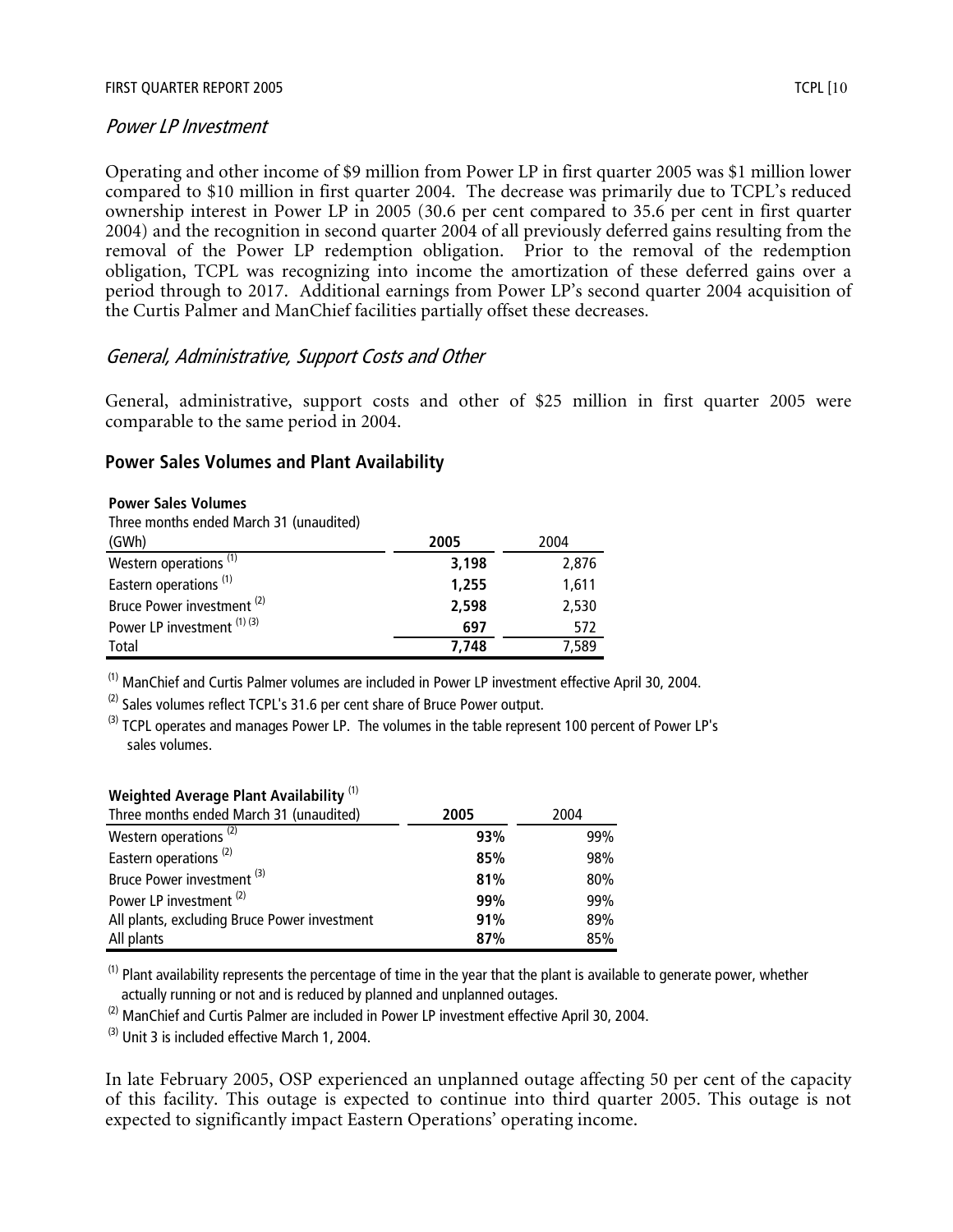# **Corporate**

Net expenses were \$9 million and nil for the three months ended March 31, 2005 and 2004 respectively. The \$9 million increase in net expenses is primarily due to increased interest expense on debt that was issued in 2004 and the receipt of income tax refunds and related interest in first quarter 2004. These negative variances were partially offset by certain positive tax adjustments recorded in 2005.

# **Liquidity and Capital Resources**

### **Funds Generated from Operations**

Funds generated from continuing operations were \$407 million for the three months ended March 31, 2005 compared with \$415 million for the same period in 2004.

TCPL expects that its ability to generate adequate amounts of cash in the short term and the long term, when needed, and to maintain financial capacity and flexibility to provide for planned growth remains substantially unchanged since December 31, 2004.

### **Investing Activities**

In the three months ended March 31, 2005, capital expenditures totalled \$108 million (2004 - \$101 million) and related primarily to construction of new power plants, and maintenance and capacity capital in the Gas Transmission business.

### **Financing Activities**

TCPL retired \$321 million of long-term debt in the three months ended March 31, 2005. In January 2005, the company issued \$300 million of medium-term notes bearing interest at 5.10 per cent due in 2017. For the three months ended March 31, 2005, outstanding notes payable increased by \$244 million, while cash and short-term investments increased by \$438 million.

# Dividends

On April 29, 2005, TCPL's Board of Directors declared a dividend for the quarter ending June 30, 2005 in an aggregate amount equal to the aggregate quarterly dividend to be paid on July 29, 2005 by TransCanada Corporation on the issued and outstanding common shares as at the close of business on June 30, 2005. The Board also declared regular dividends on TCPL's preferred shares.

### **Contractual Obligations**

Power's commodity purchase obligations as disclosed in the MD&A in TCPL's 2004 Annual Report were as follows: 2005 - \$429 million, 2006 - \$255 million; 2007 - \$259 million; 2008 - \$266 million; 2009 - \$277 million and  $2010<sup>+</sup>$  - \$2,658 million. Primarily as a result of new contracts in first quarter 2005, Power's commodity purchase obligations are currently estimated to be as follows: remainder of 2005 – \$583 million; 2006 - \$653 million; 2007 - \$627 million; 2008 - \$550 million; 2009 - \$273 million and  $2010<sup>+</sup>$  - \$2,648 million. There have been no other material changes to TCPL's contractual obligations, including payments due for the next five years and thereafter, since December 31, 2004. For further information on these contractual obligations, refer to the MD&A in TCPL's 2004 Annual Report.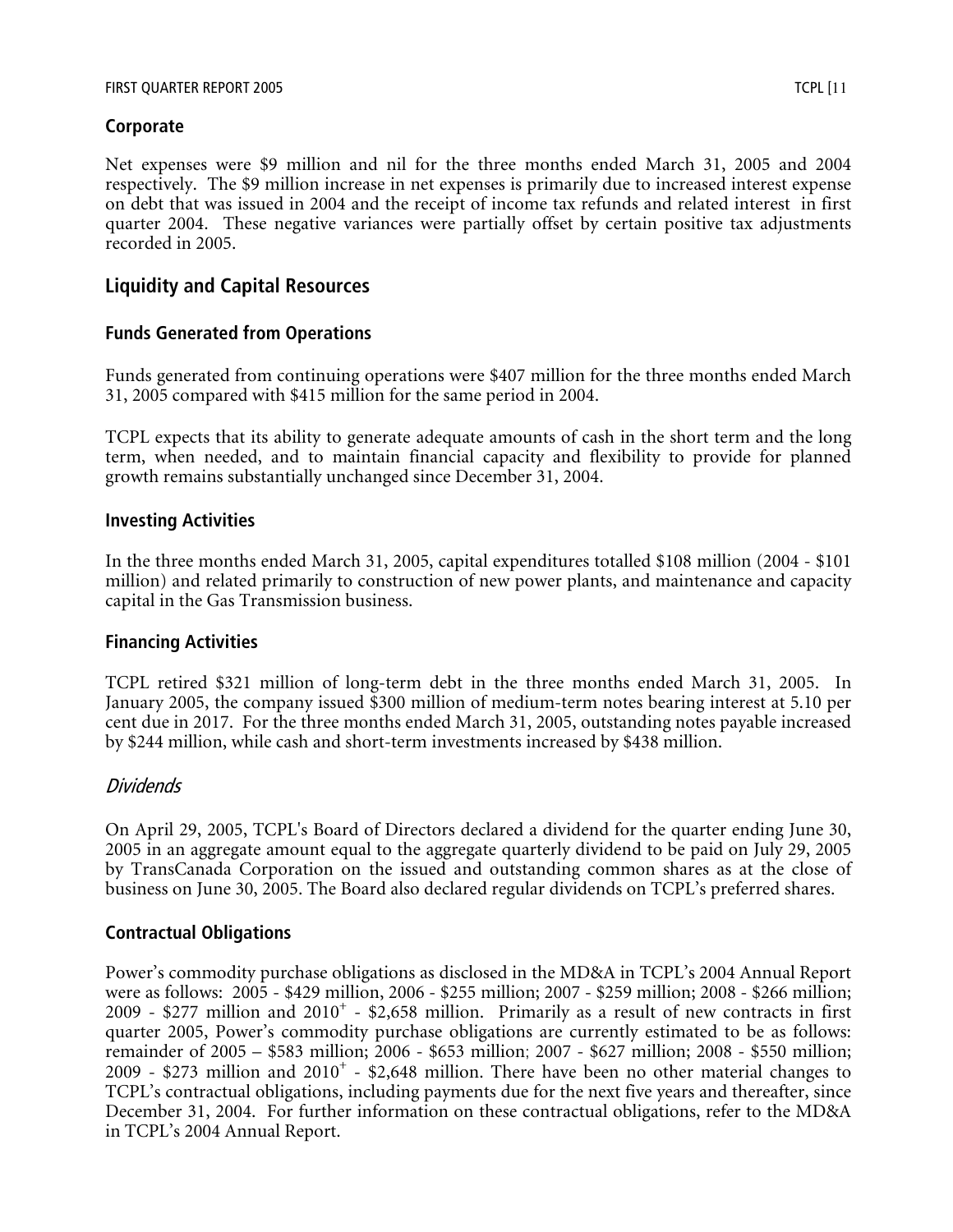#### **Financial and Other Instruments**

The following represents the material changes to the company's risk management and financial instruments since December 31, 2004.

#### Energy Price Risk Management

The company executes power, natural gas and heat rate derivatives in order to manage exposure and risks associated with its overall asset portfolio. Heat rate contracts are contracts for the sale or purchase of power that are priced based on a natural gas index. The fair values and notional volumes of the swap, option, future and heat rate contracts are shown in the tables below. In accordance with the company's accounting policy, each of the derivatives in the table below is recorded on the balance sheet at its fair value at March 31, 2005 and December 31, 2004.

#### **Power**

| Asset/(Liability)<br>(millions of dollars) |                         | March 31, 2005<br>(unaudited) | December 31, 2004 |
|--------------------------------------------|-------------------------|-------------------------------|-------------------|
|                                            | Accounting<br>Treatment | Fair<br>Value                 | Fair<br>Value     |
| Power - swaps                              |                         |                               |                   |
| (maturing 2005 to 2011)                    | Hedge                   | (35)                          | 7                 |
| (maturing 2005)                            | Non-hedge               | 2                             | (2)               |
| Gas - swaps, futures and options           |                         |                               |                   |
| (maturing 2005 to 2016)                    | Hedge                   | (24)                          | (39)              |
| (maturing 2005)                            | Non-hedge               | (5)                           | (2)               |
| Heat rate contracts                        |                         |                               |                   |
| (maturing 2005 to 2006)                    | Hedge                   |                               | (1)               |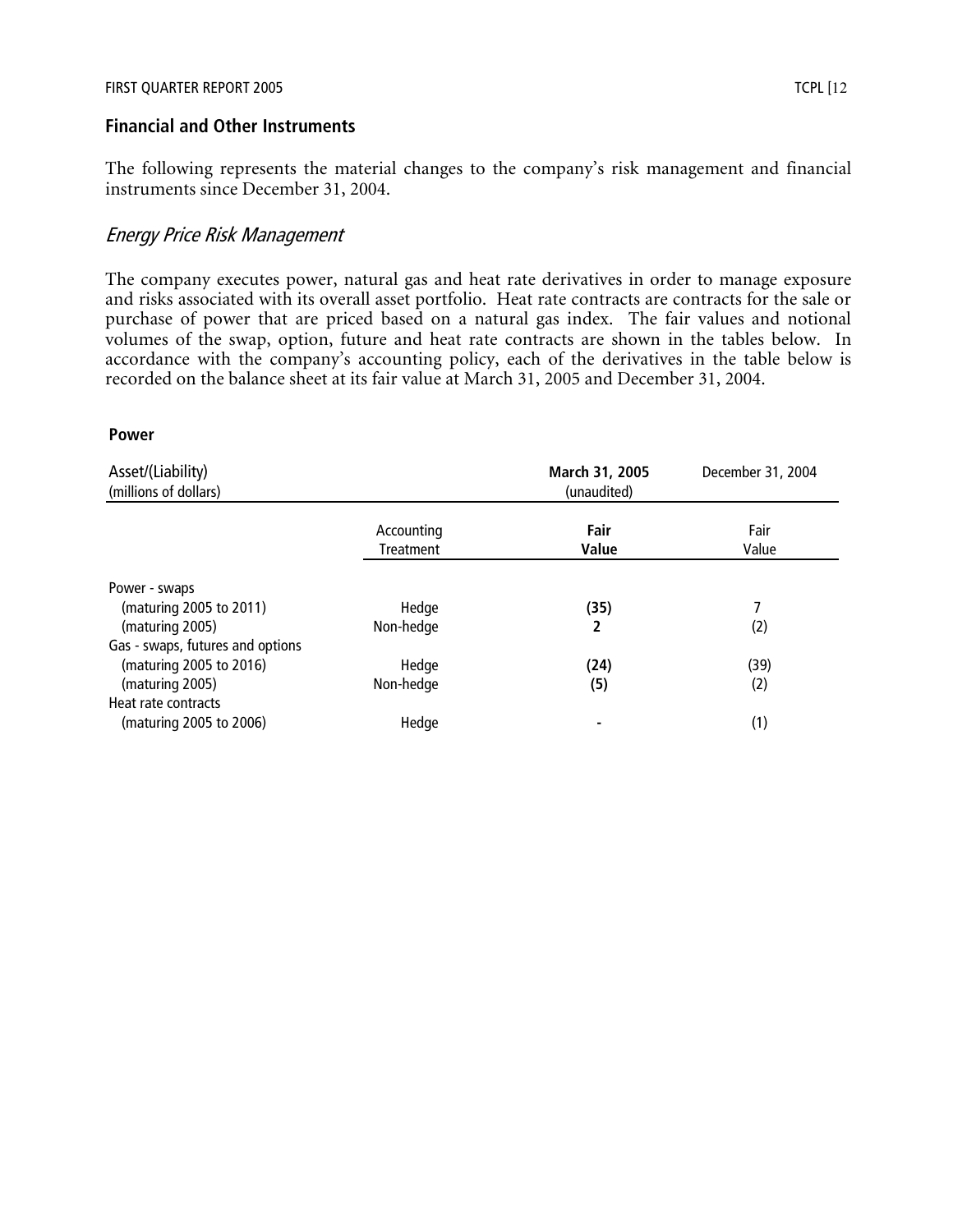Notional Volumes **March 31, 2005**

|                  |                                                        |              | Gas (Bcf)                           |              |  |
|------------------|--------------------------------------------------------|--------------|-------------------------------------|--------------|--|
| Accounting       |                                                        |              |                                     |              |  |
| Treatment        | Purchases                                              | <b>Sales</b> | Purchases                           | <b>Sales</b> |  |
|                  |                                                        |              |                                     |              |  |
| Hedge            | 1,752                                                  | 7,237        |                                     |              |  |
|                  | 330                                                    |              |                                     |              |  |
|                  |                                                        |              |                                     |              |  |
|                  |                                                        |              | 78                                  | 74           |  |
|                  |                                                        |              | 3                                   | 6            |  |
|                  |                                                        |              |                                     |              |  |
| Hedge            |                                                        | 76           |                                     |              |  |
|                  |                                                        |              |                                     |              |  |
|                  |                                                        |              |                                     |              |  |
|                  |                                                        |              |                                     |              |  |
| <b>Treatment</b> | Purchases                                              | <b>Sales</b> | Purchases                           | <b>Sales</b> |  |
|                  |                                                        |              |                                     |              |  |
| Non-hedge        | 438                                                    |              |                                     |              |  |
|                  |                                                        |              |                                     |              |  |
| Hedge            |                                                        |              | 80                                  | 84           |  |
| Non-hedge        |                                                        |              | 5                                   | 8            |  |
| Hedge            |                                                        | 229          | 2                                   |              |  |
|                  | Non-hedge<br>Hedge<br>Non-hedge<br>Accounting<br>Hedge | 3,314        | Power (GWh)<br>Power (GWh)<br>7,029 | Gas (Bcf)    |  |

#### **Risk Management**

With respect to continuing operations, TCPL's market, financial and counterparty risks remain substantially unchanged since December 31, 2004. For further information on risks, refer to the MD&A in TCPL's 2004 Annual Report.

# **Controls and Procedures**

As of the end of the period covered by this quarterly report, TCPL's management, together with TCPL's President and Chief Executive Officer and Chief Financial Officer, evaluated the effectiveness of the design and operation of the company's disclosure controls and procedures. Based on this evaluation, the President and Chief Executive Officer and the Chief Financial Officer of TCPL have concluded that the disclosure controls and procedures are effective.

There were no changes in TCPL's internal control over financial reporting during the most recent fiscal quarter that have materially affected or are reasonably likely to materially affect TCPL's internal control over financial reporting.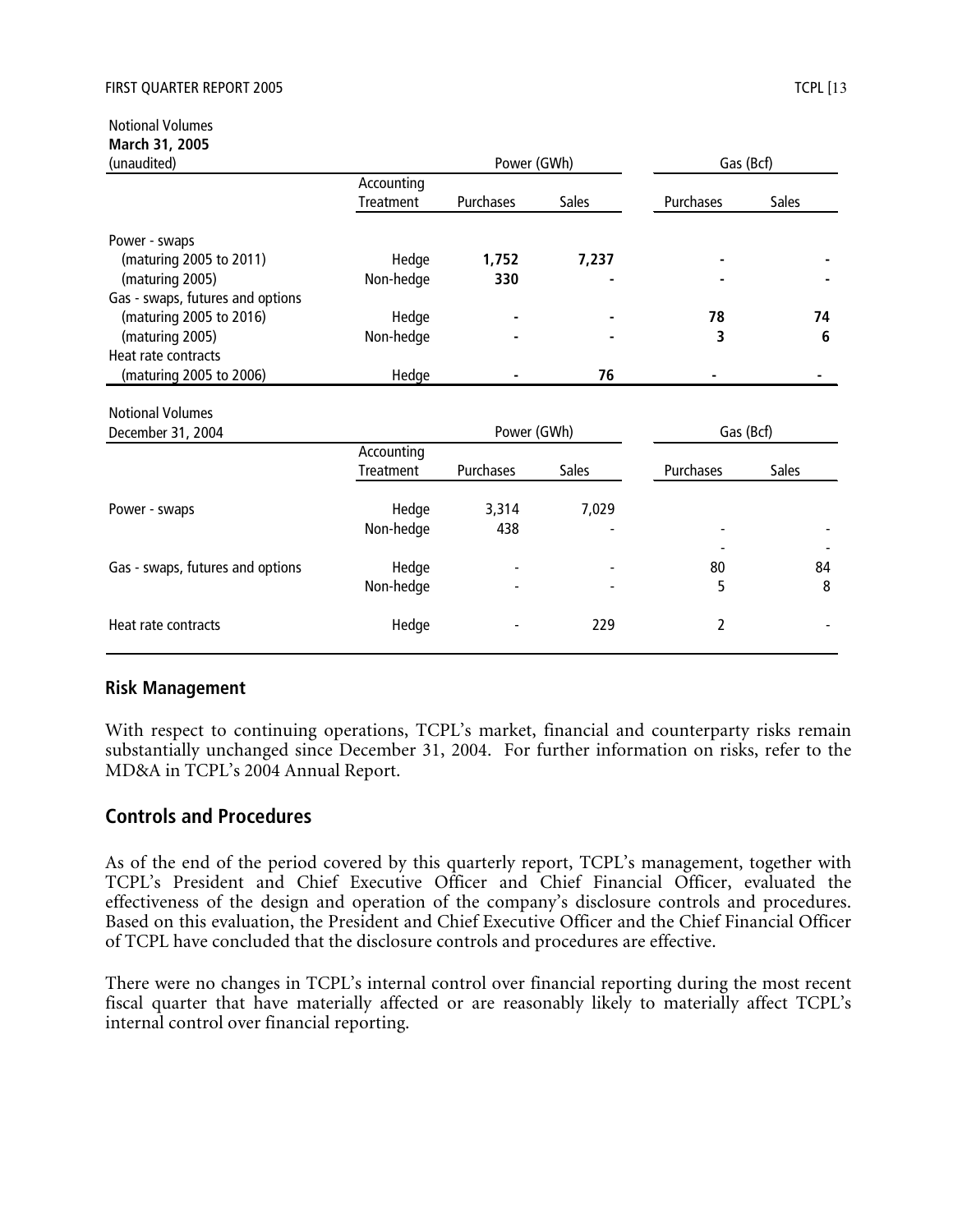# **Critical Accounting Policy**

TCPL's critical accounting policy, which remains unchanged since December 31, 2004, is the use of regulatory accounting for its regulated operations. For further information on this critical accounting policy, refer to the MD&A in TCPL's 2004 Annual Report.

# **Critical Accounting Estimates**

Since a determination of many assets, liabilities, revenues and expenses is dependent upon future events, the preparation of the company's consolidated financial statements requires the use of estimates and assumptions which have been made using careful judgment. TCPL's critical accounting estimate from December 31, 2004 continues to be depreciation expense. For further information on this critical accounting estimate, refer to the MD&A in TCPL's 2004 Annual Report.

# **Accounting Change**

### Financial Instruments – Disclosure and Presentation

Effective January 1, 2005, the company adopted the provisions of the Canadian Institute of Chartered Accountants' amendment to the existing Handbook Section "Financial Instruments – Disclosure and Presentation" which provides guidance for classifying certain financial instruments that embody obligations that may be settled by issuance of the issuer's equity shares as debt when the instrument does not establish an ownership relationship. In accordance with this amendment, TCPL reclassified the non-controlling interest component of preferred securities as long-term debt.

This accounting change was applied retroactively with restatement of prior periods. The impact of this change on TCPL's net income in first quarter 2005 and prior periods was nil.

The impact of the accounting change on the company's consolidated balance sheet as at December 31, 2004 is as follows.

| (unaudited - millions of dollars)          | Increase/(Decrease) |
|--------------------------------------------|---------------------|
| Deferred Amounts <sup>(1)</sup>            | 135                 |
| <b>Preferred Securities</b>                | 535                 |
| Non-Controlling Interest                   |                     |
| Preferred securities of subsidiary         | (670)               |
| Total Liabilities and Shareholders' Equity |                     |
|                                            |                     |

(1) Regulatory deferral

# **Outlook**

In 2005, the company expects higher net income from the Gas Transmission segment than originally anticipated as a result of the gain related to the sale of PipeLines LP units. Excluding this impact, the company's outlook is relatively unchanged since December 31, 2004. For further information on outlook, refer to the MD&A in TCPL's 2004 Annual Report.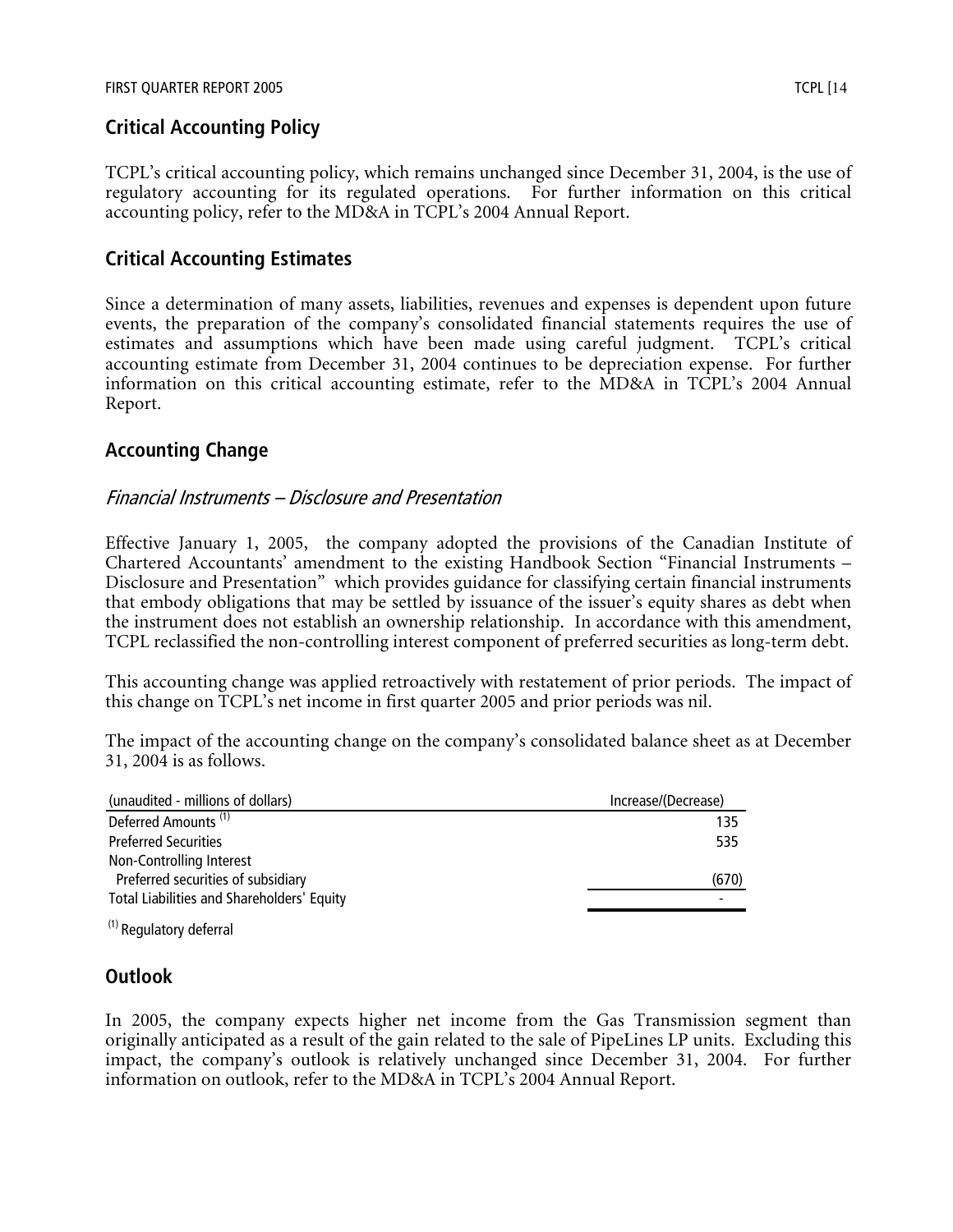In 2005, TCPL will continue to direct its energies towards long-term growth opportunities that will strengthen its financial performance and create long-term value for shareholders. The company's net income and cash flow combined with a strong balance sheet continue to provide the financial flexibility for TCPL to make disciplined investments in its core businesses of Gas Transmission and Power.

Credit ratings on TransCanada PipeLines Limited's senior unsecured debt assigned by Dominion Bond Rating Service Limited (DBRS), Moody's Investors Service (Moody's) and Standard & Poor's are currently A, A2 and A-, respectively. DBRS and Moody's both maintain a 'stable' outlook on their ratings and Standard & Poor's maintains a 'negative' outlook on its rating.

# **Other Recent Developments**

### **Gas Transmission**

# Wholly-Owned Pipelines

### Canadian Mainline

In November 2004, the Canadian Association of Petroleum Producers (CAPP) filed an application with the NEB to review and vary its decision on the 2004 Tolls and Tariff Application with respect to three items:

- non-renewable firm transportation (FT-NR) service;
- long-term incentive compensation; and
- regulatory and legal costs.

On February 18, 2005, the NEB decided to review its decision on the toll to be charged for FT-NR, not to review its decision on disputed regulatory and legal costs and, at CAPP's request, deferred its consideration of a review of its decision regarding long-term incentive compensation. On April 13, 2005, CAPP filed notice with the NEB to withdraw the portion of its application dealing with longterm incentive compensation. The NEB heard oral arguments in Calgary, in late April 2005, to consider tolling issues with respect to FT-NR.

In March 2005, TCPL filed an application for approval of a negotiated settlement with respect to 2005 Canadian Mainline tolls. The settlement established operating, maintenance and The settlement established operating, maintenance and administration (OM&A) costs at \$169.5 million with variances between actual OM&A costs in 2005 and those agreed to in the settlement accruing to TCPL. The majority of other cost elements of the 2005 revenue requirement will be treated on a flow through basis. Further, the 2005 ROE is set at 9.46 per cent and the deemed common equity component of the Canadian Mainline's capital structure in 2005 shall be based on the NEB's decision on the Canadian Mainline's cost of capital for 2004, subject to the outcome of any review applications or appeals. On April 7, 2005, the NEB approved TCPL's application for a negotiated settlement of 2005 Canadian Mainline tolls as filed.

### Alberta System

On March 10, 2005, TCPL reached a settlement with shippers and other interested parties with respect to the annual revenue requirements of the Alberta System for the years 2005, 2006 and 2007. The settlement encompasses all elements of the Alberta System revenue requirement, including OM&A costs, return on equity, depreciation and income and municipal taxes.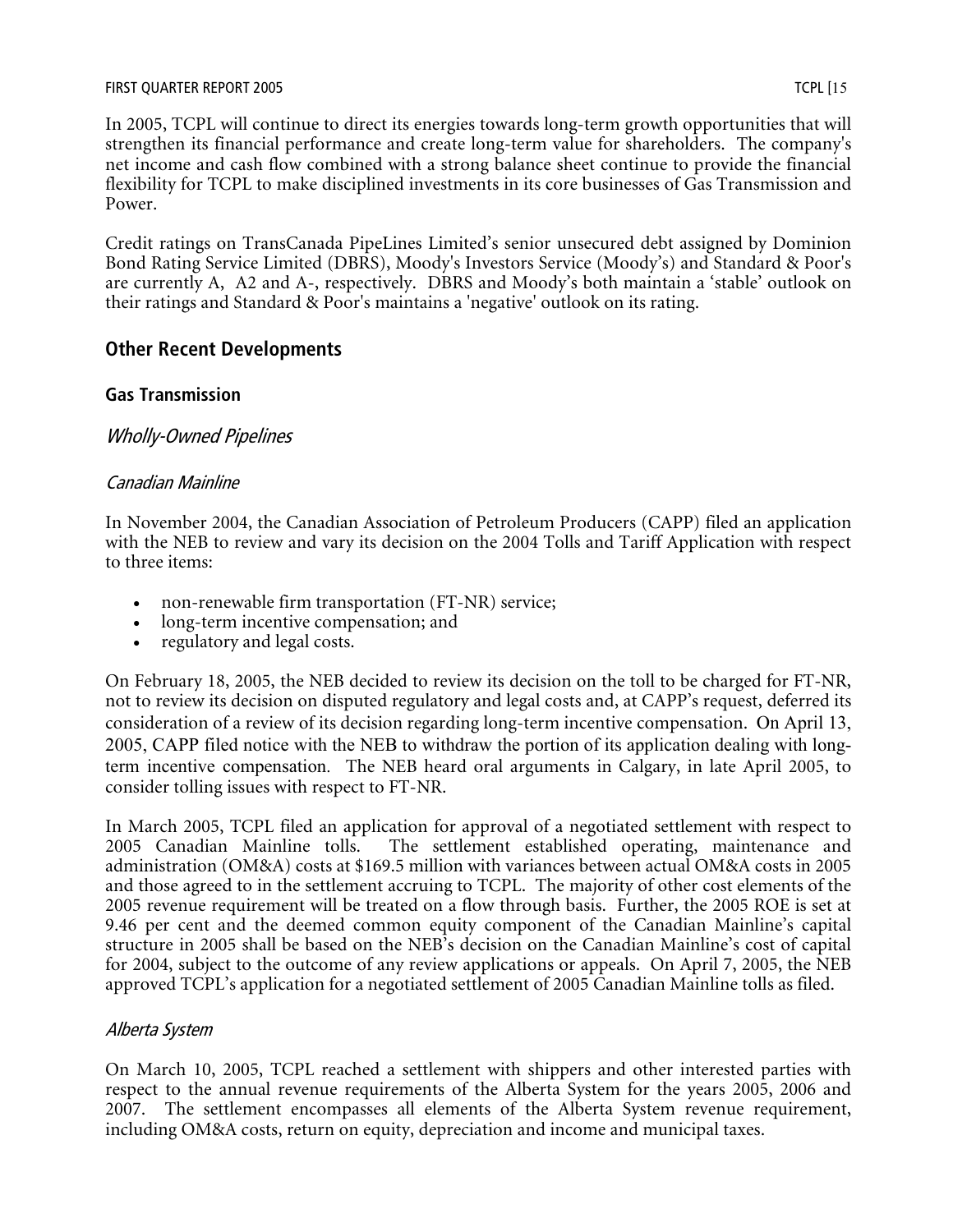In the Alberta System settlement, OM&A costs are fixed at \$193 million for 2005, \$201 million for 2006, and \$207 million for 2007. Any variance between actual OM&A and those agreed to in the settlement in each year will accrue to TCPL. The majority of other cost elements of the 2005, 2006 and 2007 revenue requirements will be treated on a flow through basis. The return on equity capital will be calculated annually during the term of the settlement using the EUB formula for the purpose of establishing the annual generic rate of return for Alberta utilities on deemed common equity of 35 per cent. For 2005, the ROE under the EUB formula is 9.50 per cent. Depreciation costs will be determined using the depreciation rates and methodology that the company proposed to the EUB in its 2004 General Rate Application (GRA).

On March 21, 2005, TCPL applied to the EUB for approval of the Alberta System settlement for 2005 to 2007. Upon EUB approval of the settlement, TCPL intends to withdraw its motion to the Alberta Court of Appeal filed in September 2004 for leave to appeal Phase 1 of the 2004 GRA with respect to the disallowance of applied-for incentive compensation costs.

TCPL will continue to charge interim tolls for 2005 for transportation service on the Alberta System. The interim tolls, approved by the EUB in December 2004, will remain in effect until final tolls are established through the Phase 2 proceeding of the Alberta System's 2005 GRA. The Phase 2 proceeding will address the allocation of costs among transportation services and rate design. TCPL filed this application with the EUB on April 15, 2005.

# Other Gas Transmission

# Northern Development

In March 2005, TCPL's wholly-owned subsidiary, Foothills Pipe Lines Ltd., signed a Traditional Knowledge Protocol (Protocol) with the Kaska Nation. The Protocol sets out how Kaska Traditional Knowledge will be incorporated into the planning, construction and operations of the Alaska Highway Pipeline Project.

# **Power**

# USGen New England, Inc.

On April 1, 2005, TCPL closed its acquisition of hydroelectric generation assets, with total generating capacity of 567 megawatts (MW), from USGen for US\$505 million, subject to specified closing adjustments.

There was an existing agreement in place between the Town of Rockingham (the Town) and USGen which provided the Town with an option to purchase the 49MW Bellows Falls facility for US\$72 million. The option was exercised in December 2004 and its rights were assigned to the Vermont Hydroelectric Power Authority (Vermont Hydroelectric). TCPL has assumed this obligation and will, therefore, sell the Bellows Falls facility to Vermont Hydroelectric for US\$72 million. This transaction is expected to close by the end of second quarter 2005 following receipt of regulatory approvals and the satisfaction of certain conditions under the option agreement. When the sale of the Bellows Falls facility is completed, TCPL will have 12 dams and 36 hydroelectric generating units on two rivers in New England: the 433 MW Connecticut River system in New Hampshire and Vermont and the 84 MW Deerfield River system in Massachusetts and Vermont.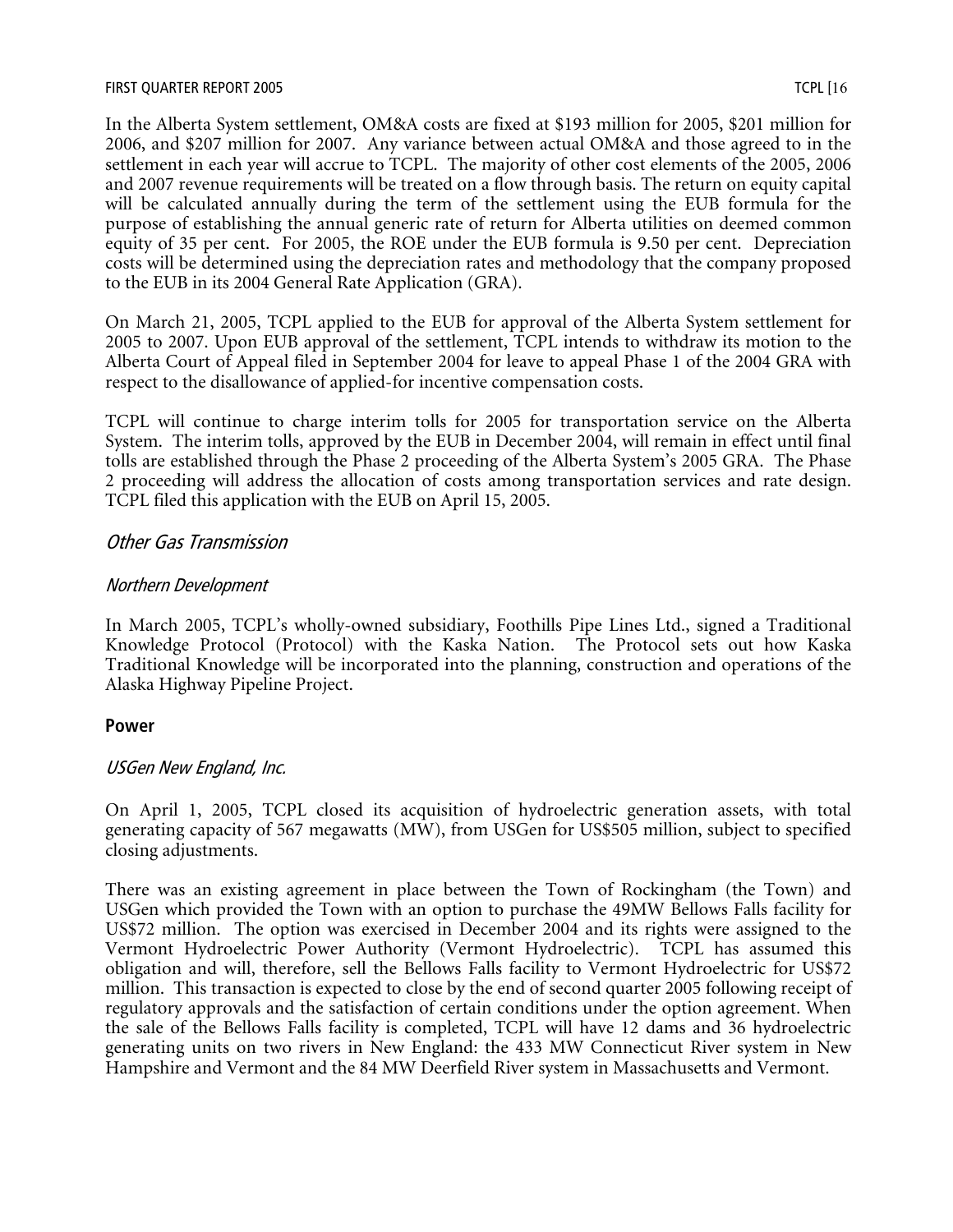# **Other**

In April 2005, Gas Transmission Northwest Corporation provided notice to the holders of its US\$150 million 7.80 per cent Senior Unsecured Debentures (Debentures) that it will exercise its right to redeem all of the outstanding Debentures on June 1, 2005. Holders of the Debentures will be entitled to US\$1,069.36 per US\$1,000 principal amount. This amount includes US\$30.36 representing the redemption premium and US\$39.00 representing accrued and unpaid interest to the redemption date.

# **Share Information**

As at March 31, 2005, TCPL had 483,344,109 issued and outstanding common shares. In addition, there were 4,000,000 Series U and 4,000,000 Series Y Cumulative First Preferred Shares issued and outstanding as at March 31, 2005.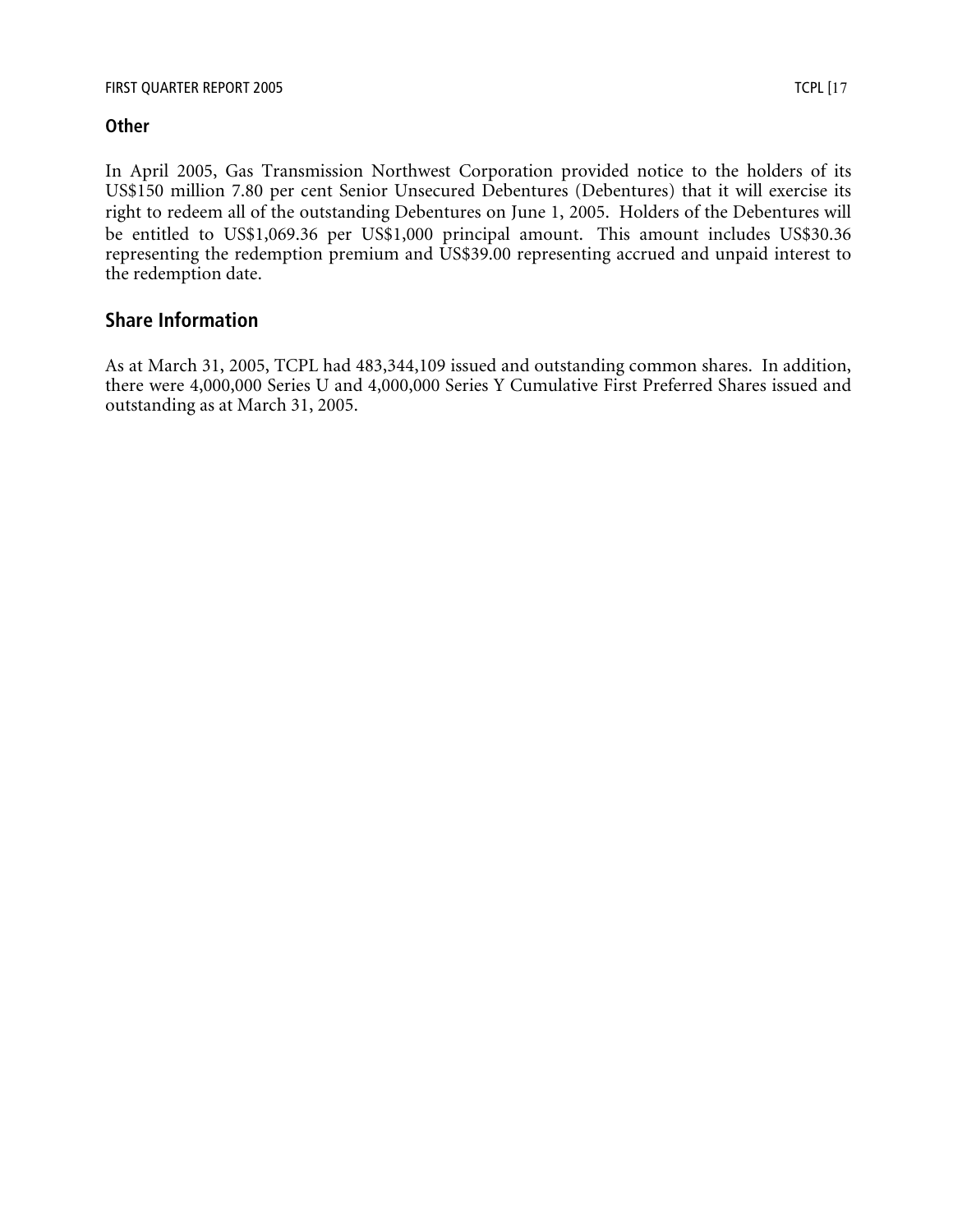| (unaudited)                                                                                                             |     | 2005         |        | 2004         |    |        |         |         | 2003            |         |
|-------------------------------------------------------------------------------------------------------------------------|-----|--------------|--------|--------------|----|--------|---------|---------|-----------------|---------|
| (millions of dollars except per share amounts)                                                                          |     | <b>First</b> | Fourth | <b>Third</b> |    | Second | First   | Fourth  | <b>Third</b>    | Second  |
| Revenues<br>Net Income applicable to common shares                                                                      |     | 1,305        | 1,407  | 1.247        |    | 1,278  | 1,266   | 1.319   | 1,391           | 1,311   |
| Continuing operations                                                                                                   |     | 232          | 184    | 192          |    | 388    | 214     | 193     | 198             | 202     |
| Discontinued operations                                                                                                 |     |              |        | 52           |    |        |         |         | 50              |         |
|                                                                                                                         |     | 232          | 184    | 244          |    | 388    | 214     | 193     | 248             | 202     |
| <b>Share Statistics</b><br>Net income per share - Basic and diluted<br>Continuing operations<br>Discontinued operations | \$. | 0.48         | \$0.38 | 0.40<br>0.11 | S. | 0.81   | \$ 0.44 | \$ 0.40 | \$ 0.41<br>0.11 | \$ 0.42 |
|                                                                                                                         |     | 0.48         | 0.38   | 0.51         |    | 0.81   | \$0.44  | \$0.40  | \$ 0.52         | \$0.42  |

# **Selected Quarterly Consolidated Financial Data** (1)

 $<sup>(1)</sup>$  The selected quarterly consolidated financial data has been prepared in accordance with Canadian GAAP.</sup> For a discussion on the factors affecting the comparability of the financial data, including discontinued operations, refer to Note 1 and Note 22 of TCPL's 2004 audited consolidated financial statements included in TCPL's 2004 Annual Report.

### Factors Impacting Quarterly Financial Information

In the Gas Transmission business, which consists primarily of the company's investments in regulated pipelines, annual revenues and net income from continuing operations (net earnings) fluctuate over the long term based on regulators' decisions and negotiated settlements with shippers. Generally, quarter over quarter revenues and net earnings during any particular fiscal year remain relatively stable with fluctuations arising as a result of adjustments being recorded due to regulatory decisions and negotiated settlements with shippers and due to items outside of the normal course of operations.

In the Power business, which consists primarily of the company's investments in electrical power generation plants, quarter over quarter revenues and net earnings are affected by seasonal weather conditions, customer demand, market prices, planned and unplanned plant outages as well as items outside of the normal course of operations.

Significant items which impacted the last eight quarters' net earnings are as follows.

- Second quarter 2003 net earnings included a \$19 million positive after-tax earnings impact of a June 2003 settlement with a former counterparty that had previously defaulted under power forward contracts.
- Third quarter 2003 net earnings included TCPL's \$11 million share of a positive future income tax benefit adjustment recognized by TransGas.
- First quarter 2004 net earnings included approximately \$12 million of income tax refunds and related interest.
- Second quarter 2004 net earnings included after-tax gains related to Power LP of \$187 million, of which \$132 million were previously deferred and were being amortized into income to 2017.
- In third quarter 2004, the EUB's decisions on the GCOC and Phase I of the 2004 GRA resulted in lower earnings for the Alberta System compared to the previous quarters. In addition, third quarter 2004 included a \$12 million after-tax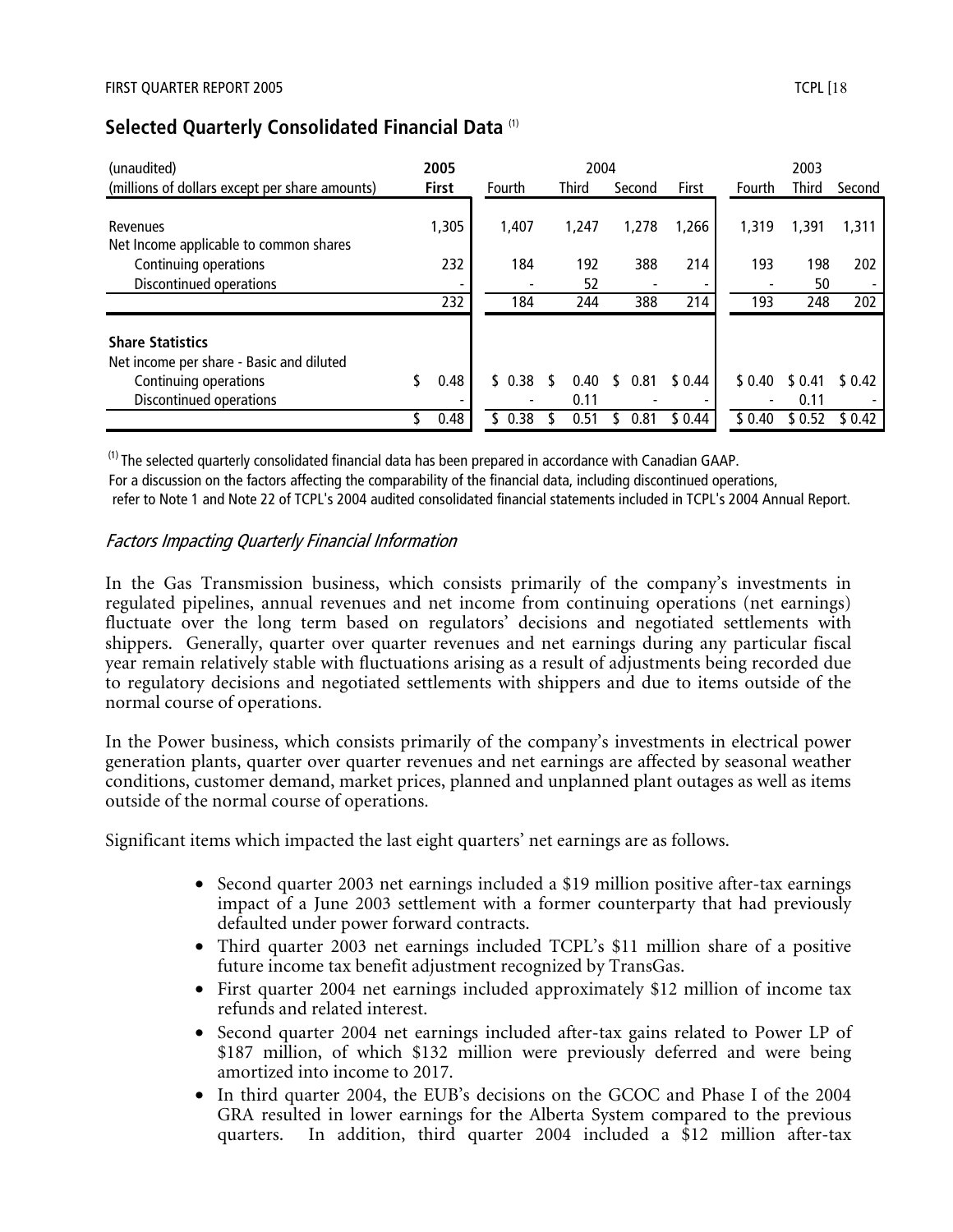adjustment related to the release of previously established restructuring provisions and recognition of \$8 million of non-capital loss carry forwards.

- In fourth quarter 2004, TCPL completed the acquisition of GTN, thereby recording \$14 million of net earnings from the November 1, 2004 acquisition date. Power recorded a \$16 million pre-tax positive impact of a restructuring transaction related to power purchase contracts between OSP and Boston Edison in Eastern Operations.
- In first quarter 2005, net earnings included a \$48 million after-tax gain related to the sale of PipeLines LP units. Power earnings included a \$10 million after-tax cost for the restructuring of natural gas supply contracts by OSP. In addition, Bruce Power's equity income was lower than previous quarters due to the impact of planned maintenance outages and the increase in operating costs as a result of moving to a six-unit operation.

#### **Forward-Looking Information**

Certain information in this quarterly report is forward-looking and is subject to important risks and uncertainties. The results or events predicted in this information may differ from actual results or events. Factors which could cause actual results or events to differ materially from current expectations include, among other things, the ability of TCPL to successfully implement its strategic initiatives and whether such strategic initiatives will yield the expected benefits, the availability and price of energy commodities, regulatory decisions, competitive factors in the pipeline and power industry sectors, and the prevailing economic conditions in North America. For additional information on these and other factors, see the reports filed by TCPL with Canadian securities regulators and with the United States Securities and Exchange Commission. TCPL disclaims any intention or obligation to update or revise any forward-looking statements, whether as a result of new information, future events or otherwise.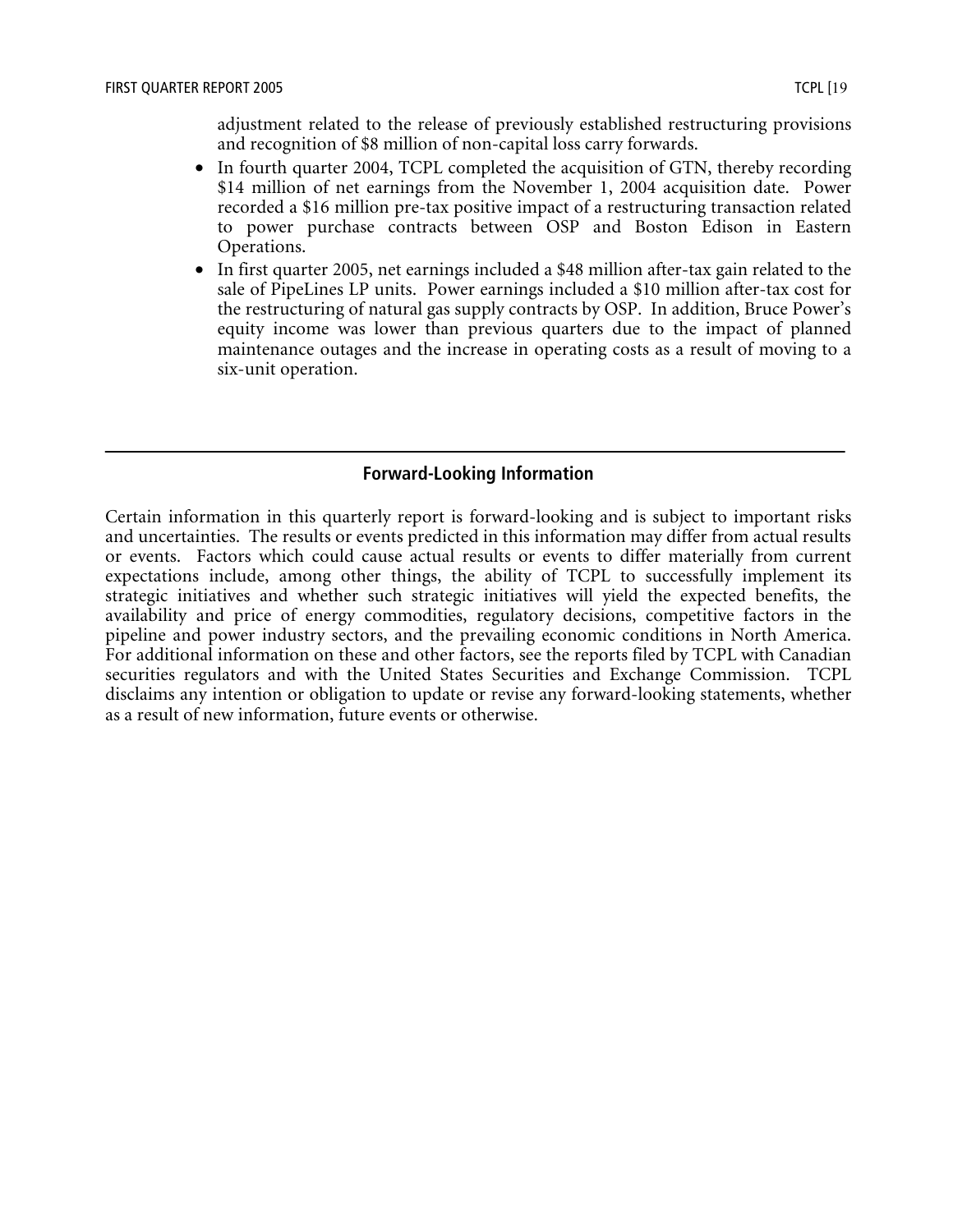# Three months ended March 31 (unaudited)

| (millions of dollars)                                    | 2005  | 2004  |
|----------------------------------------------------------|-------|-------|
| <b>Revenues</b>                                          | 1,305 | 1,266 |
| <b>Operating Expenses</b>                                |       |       |
| Cost of sales                                            | 160   | 166   |
| Other costs and expenses                                 | 424   | 368   |
| Depreciation                                             | 250   | 232   |
|                                                          | 834   | 766   |
| <b>Operating Income</b>                                  | 471   | 500   |
| <b>Other Expenses/(Income)</b>                           |       |       |
| <b>Financial charges</b>                                 | 207   | 207   |
| Financial charges of joint ventures                      | 16    | 14    |
| Equity income                                            | (41)  | (58)  |
| Interest income and other                                | (24)  | (15)  |
| Gain related to PipeLines LP                             | (80)  |       |
|                                                          | 78    | 148   |
| Income before Income Taxes and Non-Controlling Interests | 393   | 352   |
| <b>Income Taxes</b>                                      |       |       |
| Current                                                  | 161   | 103   |
| Future                                                   | (12)  | 23    |
|                                                          | 149   | 126   |
| <b>Non-Controlling Interests</b>                         | 6     | 6     |
| <b>Net Income</b>                                        | 238   | 220   |
| <b>Preferred Share Dividends</b>                         | 6     | 6     |
| <b>Net Income Applicable to Common Shares</b>            | 232   | 214   |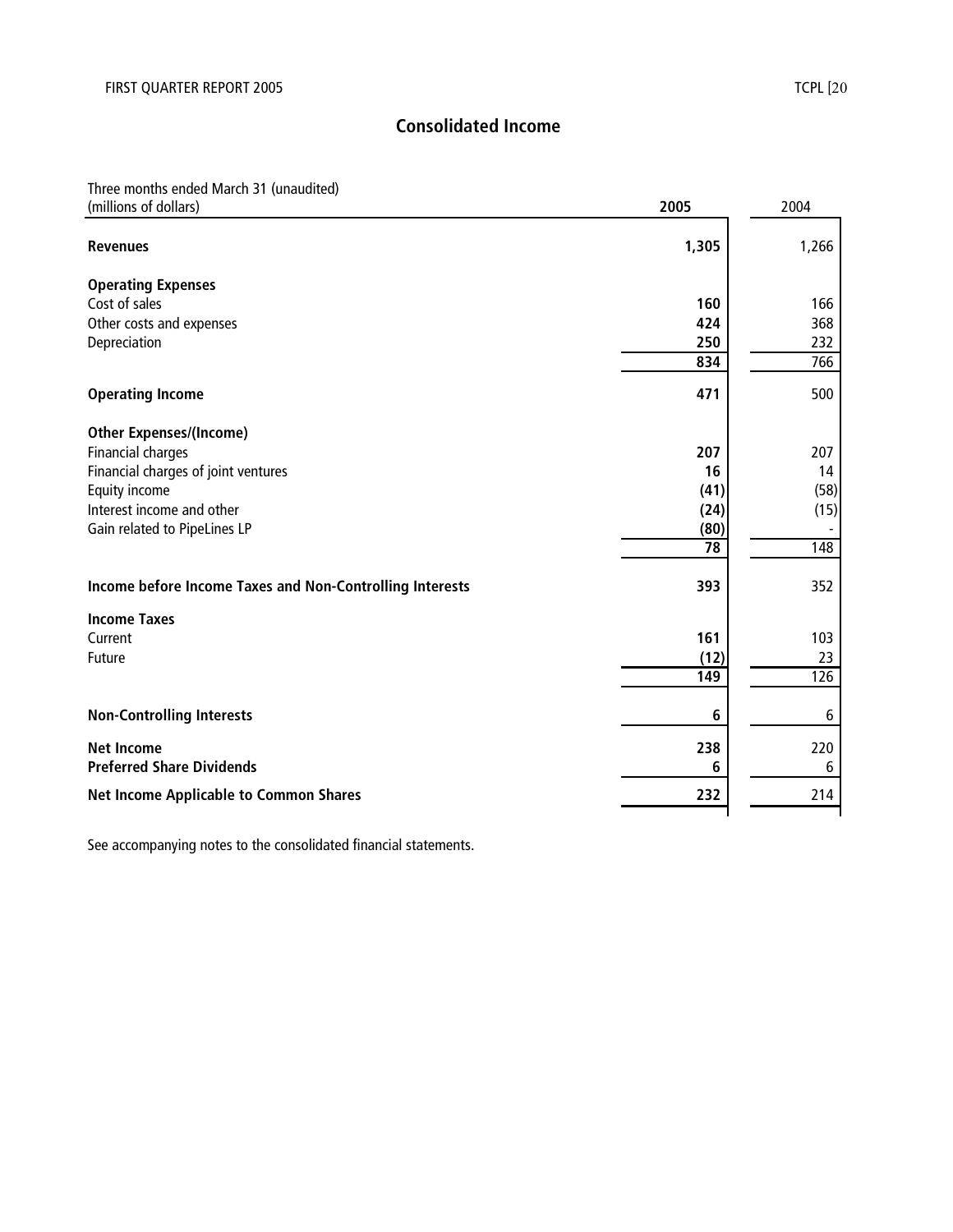# **Consolidated Cash Flows**

Three months ended March 31 (unaudited)

| (millions of dollars)                                                    | 2005                    | 2004  |
|--------------------------------------------------------------------------|-------------------------|-------|
|                                                                          |                         |       |
| <b>Cash Generated From Operations</b><br>Net income                      | 238                     | 220   |
| Depreciation                                                             | 250                     | 232   |
| Gain related to PipeLines LP, net of current tax expense (Note 5)        | (30)                    |       |
| Equity income in excess of distributions received                        | (34)                    | (51)  |
| Pension funding in excess of expense                                     | (7)                     | (12)  |
| Future income taxes                                                      | (12)                    | 23    |
| Non-controlling interests                                                | 6                       | 6     |
| Other                                                                    | (4)                     | (3)   |
| Funds generated from operations                                          | 407                     | 415   |
| Increase in operating working capital                                    | (46)                    | (42)  |
| Net cash provided by continuing operations                               | 361                     | 373   |
| Net cash provided by/(used in) discontinued operations                   | 4                       | (2)   |
|                                                                          | 365                     | 371   |
| <b>Investing Activities</b>                                              |                         |       |
| Capital expenditures                                                     | (108)                   | (101) |
| Disposition of assets                                                    | 151                     |       |
| Deferred amounts and other                                               | (58)                    | (49)  |
| Net cash used in investing activities                                    | (15)                    | (150) |
|                                                                          |                         |       |
| <b>Financing Activities</b>                                              |                         |       |
| <b>Dividends</b>                                                         | (146)                   | (140) |
| Advances from parent                                                     | (75)                    |       |
| Notes payable issued/(repaid), net                                       | 244                     | (229) |
| Long-term debt issued                                                    | 300                     | 665   |
| Reduction of long-term debt                                              | (321)                   | (476) |
| Non-recourse debt of joint ventures issued                               | 5                       | 6     |
| Reduction of non-recourse debt of joint ventures<br>Common shares issued | (7)                     | (9)   |
|                                                                          | 80<br>80                | (183) |
| Net cash provided by/(used in) financing activities                      |                         |       |
| Effect of Foreign Exchange Rate Changes on Cash and                      |                         |       |
| <b>Short-Term Investments</b>                                            | $\overline{\mathbf{c}}$ | 4     |
| <b>Increase in Cash and Short-Term Investments</b>                       | 432                     | 42    |
| <b>Cash and Short-Term Investments</b>                                   |                         |       |
| Beginning of period                                                      | 187                     | 337   |
|                                                                          |                         |       |
| <b>Cash and Short-Term Investments</b>                                   |                         |       |
| End of period                                                            | 619                     | 379   |
| <b>Supplementary Cash Flow Information</b>                               |                         |       |
| Income taxes paid                                                        | 192                     | 161   |
| Interest paid                                                            | 190                     | 172   |
|                                                                          |                         |       |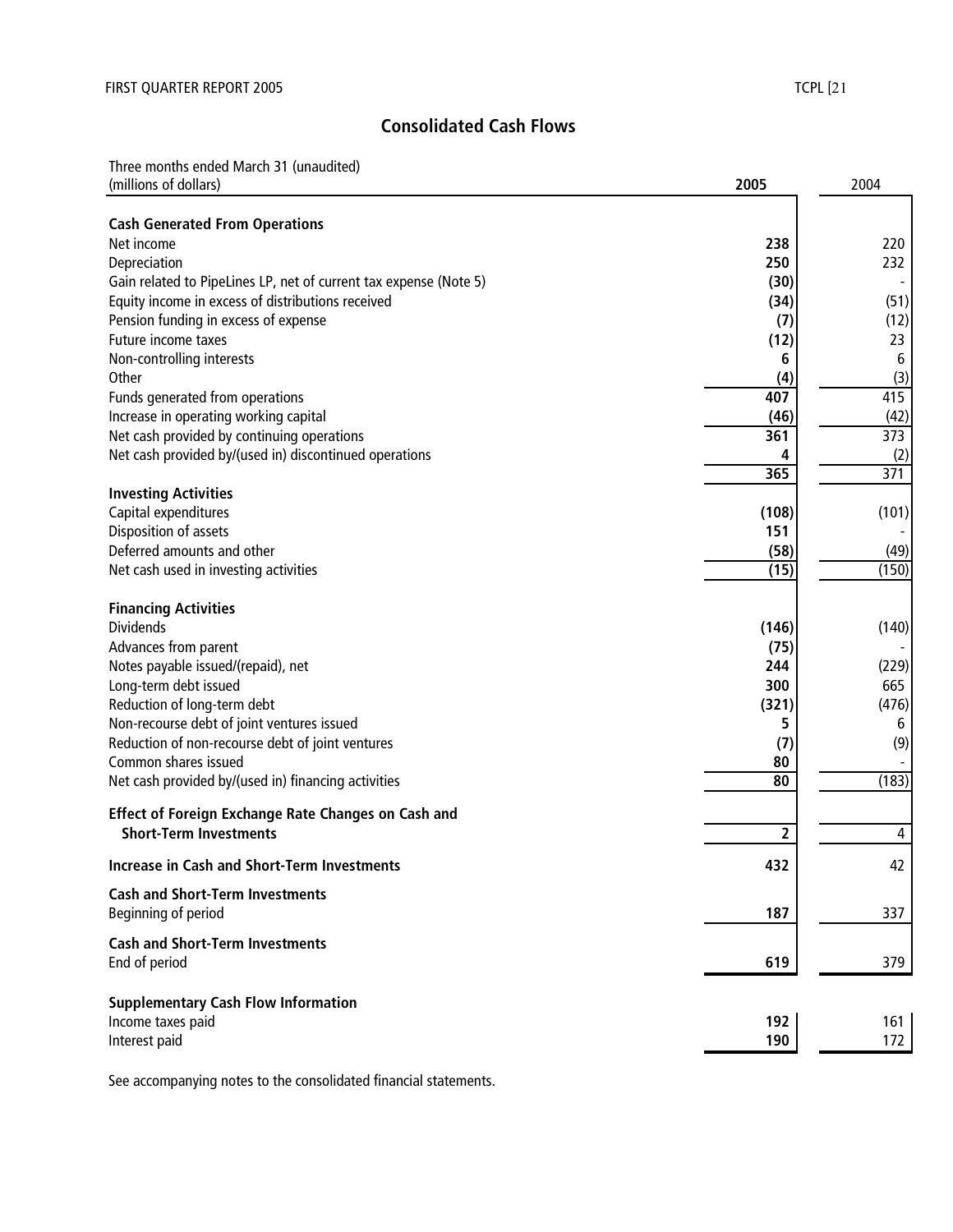# **Consolidated Balance Sheet**

|                                                        | March 31, 2005 | December 31, |  |  |
|--------------------------------------------------------|----------------|--------------|--|--|
| (millions of dollars)                                  | (unaudited)    | 2004         |  |  |
|                                                        |                |              |  |  |
| <b>ASSETS</b>                                          |                |              |  |  |
| <b>Current Assets</b>                                  |                |              |  |  |
| Cash and short-term investments                        | 619            | 187          |  |  |
| Accounts receivable                                    | 539            | 627          |  |  |
| Inventories                                            | 170            | 174          |  |  |
| Other                                                  | 142            | 120          |  |  |
|                                                        | 1,470          | 1,108        |  |  |
| <b>Long-Term Investments</b>                           | 833            | 840          |  |  |
| <b>Plant, Property and Equipment</b>                   | 18,594         | 18,704       |  |  |
| <b>Other Assets</b>                                    | 1,526          | 1,459        |  |  |
|                                                        | 22,423         | 22,111       |  |  |
|                                                        |                |              |  |  |
| LIABILITIES AND SHAREHOLDERS' EQUITY                   |                |              |  |  |
| <b>Current Liabilities</b>                             |                |              |  |  |
| Notes payable                                          | 790            | 546          |  |  |
| Accounts payable                                       | 1,044          | 1,215        |  |  |
| <b>Accrued interest</b>                                | 234            | 214          |  |  |
| Current portion of long-term debt                      | 773            | 766          |  |  |
| Current portion of non-recourse debt of joint ventures | 81             | 83           |  |  |
|                                                        | 2,922          | 2,824        |  |  |
| <b>Deferred Amounts</b>                                | 848            | 783          |  |  |
| <b>Long-Term Debt</b>                                  | 9,703          | 9,713        |  |  |
| <b>Future Income Taxes</b>                             | 491            | 509          |  |  |
| <b>Non-Recourse Debt of Joint Ventures</b>             | 779            | 779          |  |  |
| <b>Preferred Securities</b>                            | 556            | 554          |  |  |
|                                                        | 15,299         | 15,162       |  |  |
|                                                        |                |              |  |  |
| <b>Non-Controlling Interests</b>                       | 81             | 76           |  |  |
| <b>Shareholders' Equity</b>                            |                |              |  |  |
| Preferred shares                                       | 389            | 389          |  |  |
| Common shares                                          | 4,712          | 4,632        |  |  |
|                                                        | 271            | 270          |  |  |
| Contributed surplus                                    |                |              |  |  |
| Retained earnings                                      | 1,737          | 1,653        |  |  |
| Foreign exchange adjustment                            | (66)           | (71)         |  |  |
|                                                        | 7,043          | 6,873        |  |  |
|                                                        | 22,423         | 22,111       |  |  |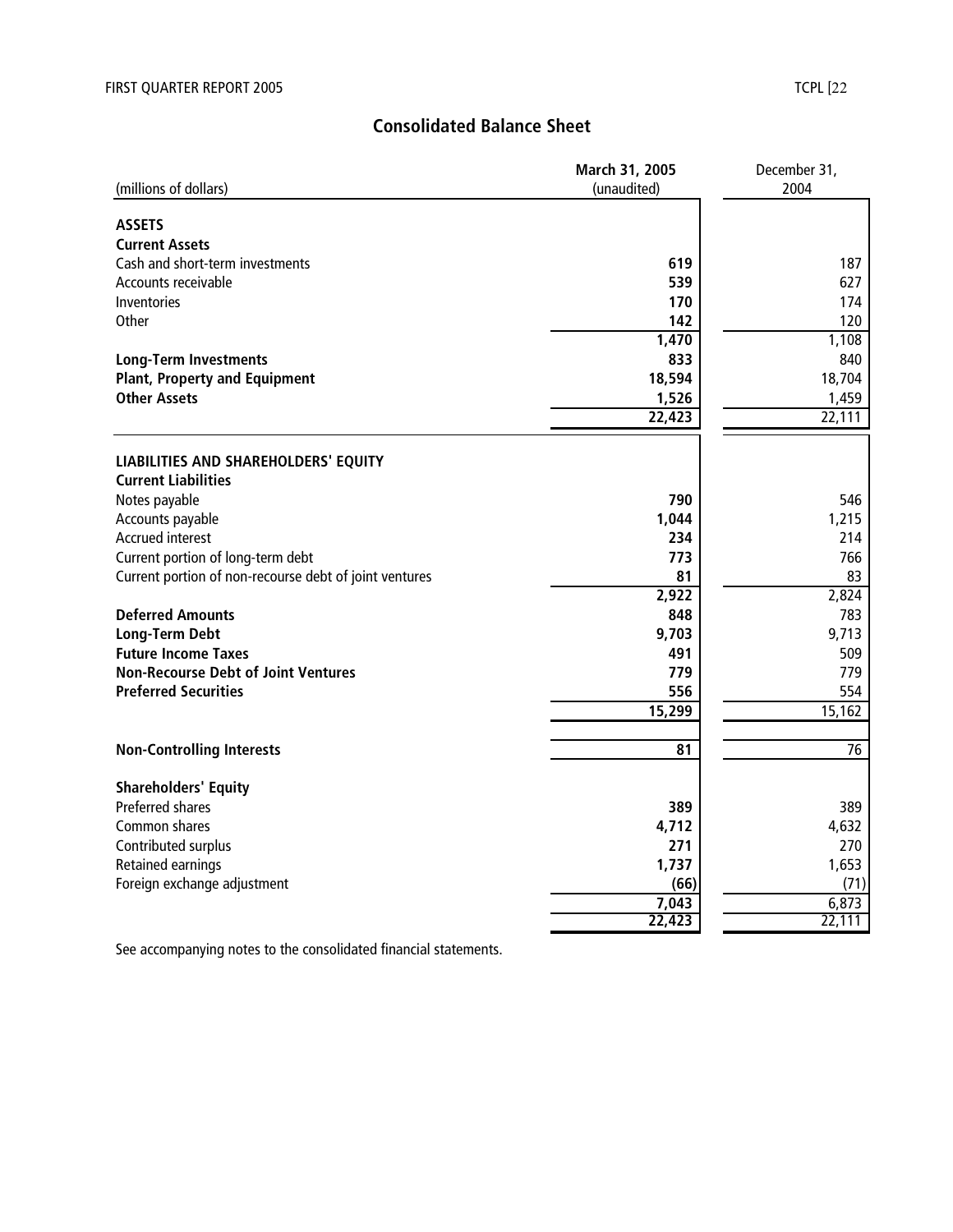# **Consolidated Retained Earnings**

Three months ended March 31 (unaudited)

| (millions of dollars)          | 2005  | 2004  |  |
|--------------------------------|-------|-------|--|
|                                |       |       |  |
| Balance at beginning of period | 1,653 | 1,185 |  |
| Net income                     | 238   | 228   |  |
| Preferred securities charges   |       | (8)   |  |
| Preferred share dividends      | (6)   | (6)   |  |
| Common share dividends         | (148) | (140) |  |
|                                | 1,737 | .259  |  |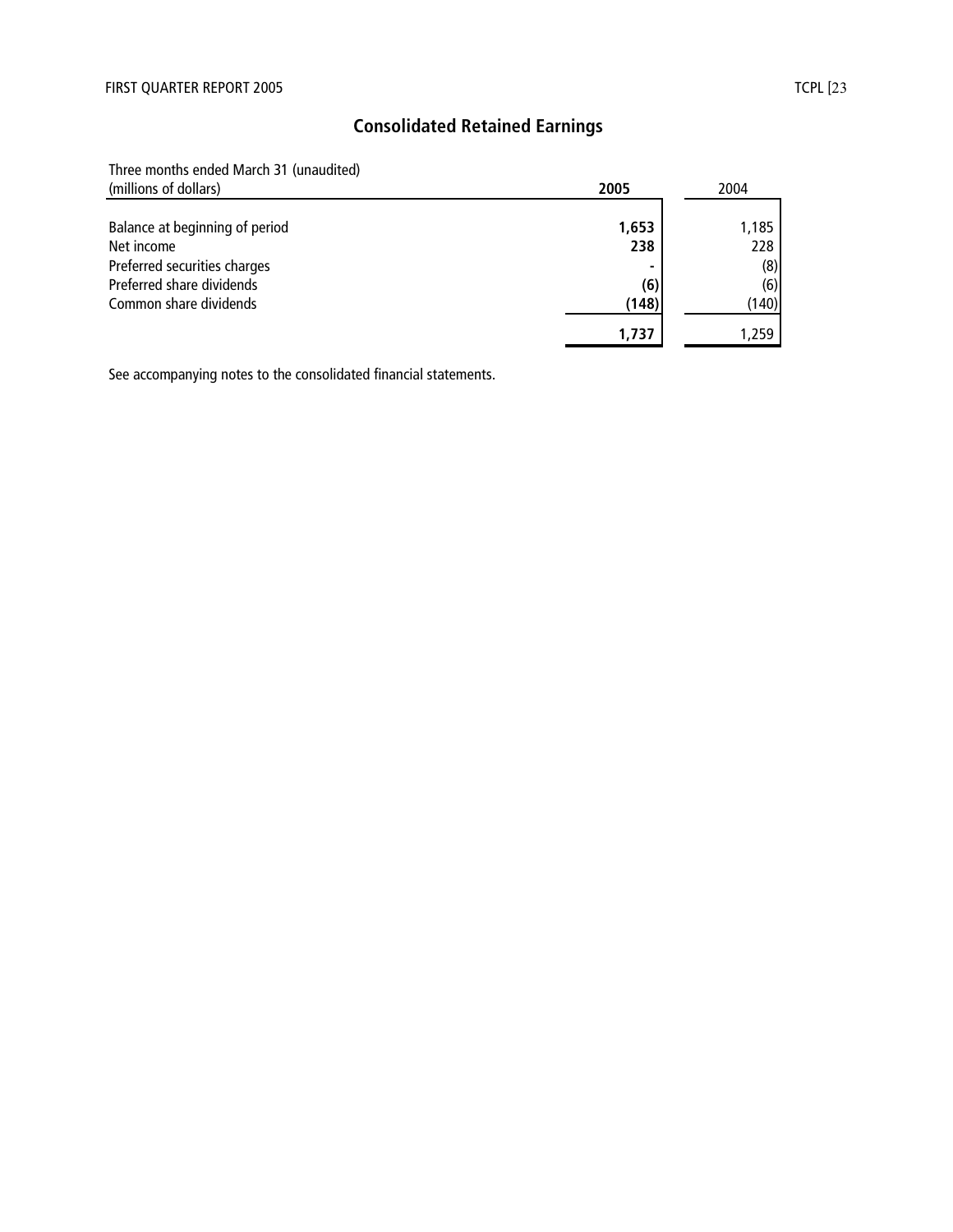# **Notes to Consolidated Financial Statements (Unaudited)**

#### **1. Significant Accounting Policies**

The consolidated financial statements of TransCanada PipeLines Limited (TCPL or the company) have been prepared in accordance with Canadian generally accepted accounting principles (GAAP). The accounting policies applied are consistent with those outlined in TCPL's annual financial statements for the year ended December 31, 2004 except as stated below. These consolidated financial statements reflect all normal recurring adjustments that are, in the opinion of management, necessary to present fairly the financial position and results of operations for the respective periods. These consolidated financial statements do not include all disclosures required in the annual financial statements and should be read in conjunction with the annual financial statements included in TCPL's 2004 Annual Report. Amounts are stated in Canadian dollars unless otherwise indicated. Certain comparative figures have been reclassified to conform with the current period's presentation.

Since a determination of many assets, liabilities, revenues and expenses is dependent upon future events, the preparation of these consolidated financial statements requires the use of estimates and assumptions. In the opinion of Management, these consolidated financial statements have been properly prepared within reasonable limits of materiality and within the framework of the company's significant accounting policies.

# **2. Accounting Change**

### Financial Instruments – Disclosure and Presentation

Effective January 1, 2005, the company adopted the provisions of the Canadian Institute of Chartered Accountants amendment to the existing Handbook Section "Financial Instruments – Disclosure and Presentation" which provides guidance for classifying certain financial instruments that embody obligations that may be settled by issuance of the issuer's equity shares as debt when the instrument does not establish an ownership relationship. In accordance with this amendment, TCPL reclassified the non-controlling interest component of preferred securities as long-term debt.

This accounting change was applied retroactively with restatement of prior periods. The impact of this change on TCPL's net income in first quarter 2005 and prior periods was nil.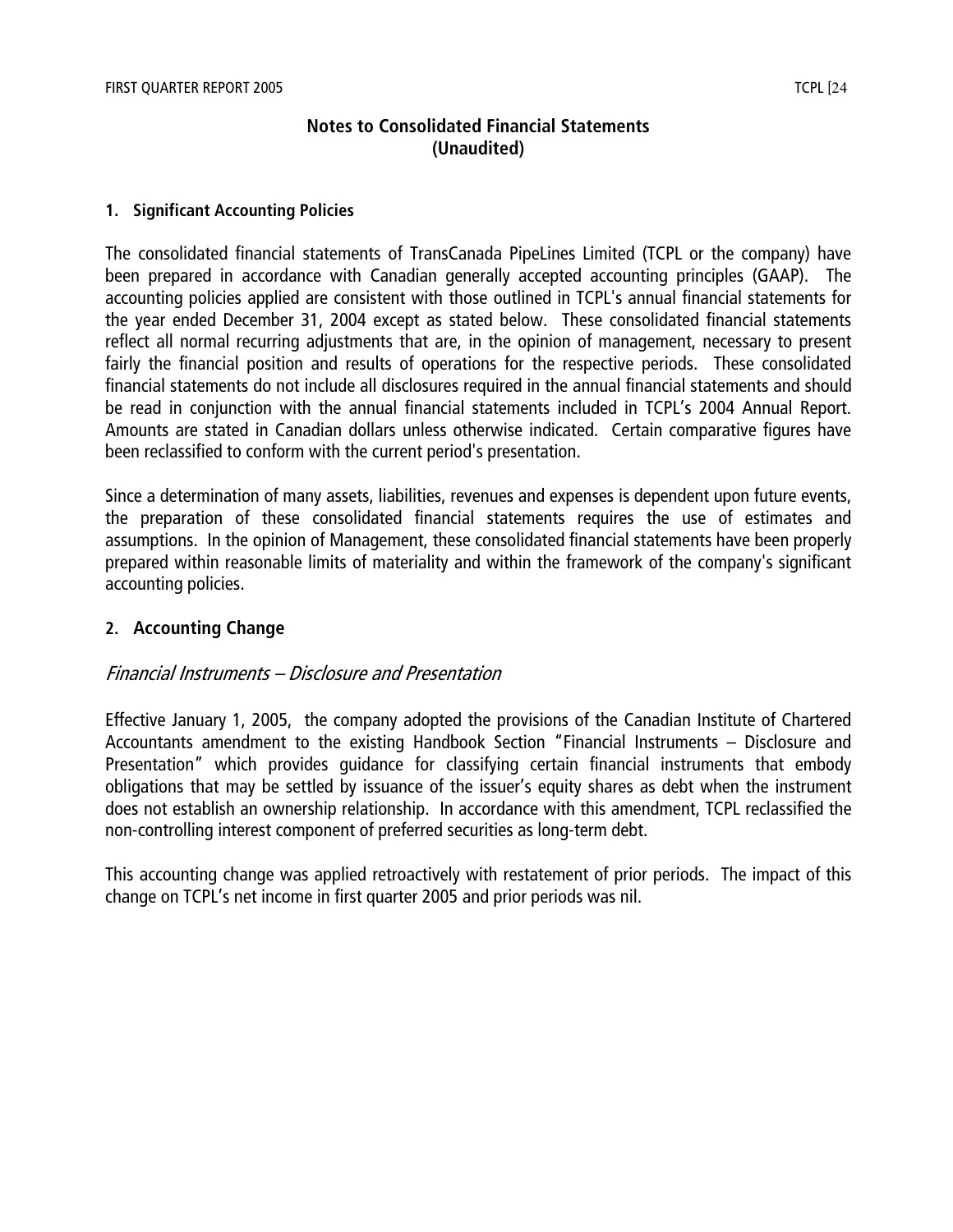The impact of the accounting change on the company's consolidated balance sheet as at December 31, 2004 is as follows.

| (unaudited - millions of dollars)          | Increase/(Decrease) |
|--------------------------------------------|---------------------|
| Deferred Amounts <sup>(1)</sup>            | 135                 |
| <b>Preferred Securities</b>                | 535                 |
| Non-Controlling Interest                   |                     |
| Preferred securities of subsidiary         | (670)               |
| Total Liabilities and Shareholders' Equity |                     |
|                                            |                     |

(1) Regulatory deferral

### **3. Segmented Information**

|                                                 | <b>Gas Transmission</b> |       | <b>Power</b> |       | Corporate |      | Total |       |
|-------------------------------------------------|-------------------------|-------|--------------|-------|-----------|------|-------|-------|
| Three months ended March 31                     |                         |       |              |       |           |      |       |       |
| (unaudited - millions of dollars)               | 2005                    | 2004  | 2005         | 2004  | 2005      | 2004 | 2005  | 2004  |
| Revenues                                        | 995                     | 949   | 310          | 317   |           |      | 1,305 | 1,266 |
| Cost of sales                                   |                         |       | (160)        | (166) |           |      | (160) | (166) |
| Other costs and expenses                        | (306)                   | (285) | (116)        | (81)  | (2)       | (2)  | (424) | (368) |
| Depreciation                                    | (232)                   | (212) | (18)         | (20)  |           |      | (250) | (232) |
| Operating income/(loss)                         | 457                     | 452   | 16           | 50    | (2)       | (2)  | 471   | 500   |
| Financial charges and non-controlling interests | (187)                   | (196) | (2)          | (2)   | (30)      | (21) | (219) | (219) |
| Financial charges of joint ventures             | (14)                    | (14)  | (2)          |       |           |      | (16)  | (14)  |
| Equity income                                   | 11                      | 10    | 30           | 48    |           |      | 41    | 58    |
| Interest income and other                       | 14                      | 3     | 3            | 4     |           | 8    | 24    | 15    |
| Gain related to PipeLines LP                    | 80                      |       |              |       |           |      | 80    |       |
| Income taxes                                    | (150)                   | (106) | (15)         | (35)  | 16        | 15   | (149) | (126) |
| Net Income Applicable to Common Shares          | 211                     | 149   | 30           | 65    | (9)       |      | 232   | 214   |

#### **Total Assets**

|                                | March 31, 2005 | December 31, |
|--------------------------------|----------------|--------------|
| (millions of dollars)          | (unaudited)    | 2004         |
| <b>Gas Transmission</b>        | 18,144         | 18,409       |
| Power                          | 2,915          | 2,802        |
| Corporate                      | 1,360          | 893          |
| <b>Continuing Operations</b>   | 22,419         | 22,104       |
| <b>Discontinued Operations</b> | 4              |              |
|                                | 22,423         | 22,111       |

### **4. Risk Management and Financial Instruments**

The following represents the material changes to the company's risk management and financial instruments since December 31, 2004.

### Energy Price Risk Management

The company executes power, natural gas and heat rate derivatives for overall management of its asset portfolio. Heat rate contracts are contracts for the sale or purchase of power that are priced based on a natural gas index. The fair values and notional volumes of the swap, option, future and heat rate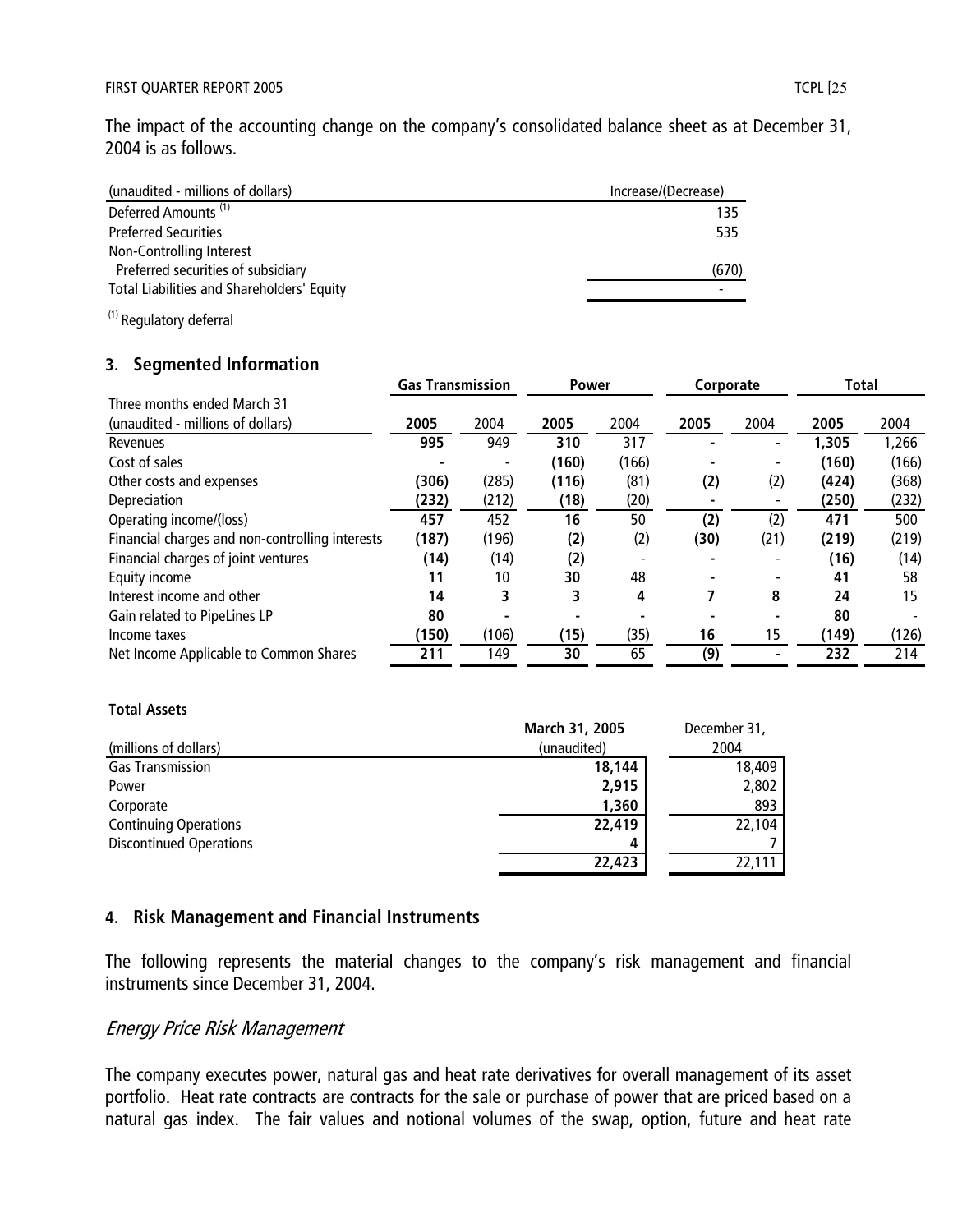contracts are shown in the tables below. In accordance with the company's accounting policy, each of the derivatives in the table below is recorded on the balance sheet at its fair value at March 31, 2005 and December 31, 2004.

#### **Power**

| Asset/(Liability)<br>(millions of dollars)                                                            |                         |              | March 31, 2005<br>(unaudited) |                | December 31, 2004 |
|-------------------------------------------------------------------------------------------------------|-------------------------|--------------|-------------------------------|----------------|-------------------|
|                                                                                                       | Accounting<br>Treatment |              | Fair<br>Value                 |                | Fair<br>Value     |
| Power - swaps<br>(maturing 2005 to 2011)<br>(maturing 2005)                                           | Hedge<br>Non-hedge      |              | (35)<br>$\overline{2}$        |                | 7<br>(2)          |
| Gas - swaps, futures and options<br>(maturing 2005 to 2016)<br>(maturing 2005)<br>Heat rate contracts | Hedge<br>Non-hedge      |              | (24)<br>(5)                   |                | (39)<br>(2)       |
| (maturing 2005 to 2006)                                                                               | Hedge                   |              |                               |                | (1)               |
| <b>Notional Volumes</b><br>March 31, 2005                                                             |                         |              |                               |                |                   |
| (unaudited)                                                                                           | Accounting              | Power (GWh)  |                               | Gas (Bcf)      |                   |
|                                                                                                       | Treatment               | Purchases    | Sales                         | Purchases      | Sales             |
| Power - swaps<br>(maturing 2005 to 2011)<br>(maturing 2005)                                           | Hedge<br>Non-hedge      | 1,752<br>330 | 7,237                         |                |                   |
| Gas - swaps, futures and options<br>(maturing 2005 to 2016)<br>(maturing 2005)                        | Hedge<br>Non-hedge      |              |                               | 78<br>3        | 74<br>6           |
| Heat rate contracts<br>(maturing 2005 to 2006)                                                        | Hedge                   |              | 76                            |                |                   |
| <b>Notional Volumes</b><br>December 31, 2004                                                          |                         |              | Power (GWh)                   | Gas (Bcf)      |                   |
|                                                                                                       | Accounting<br>Treatment | Purchases    | Sales                         | Purchases      | Sales             |
| Power - swaps                                                                                         | Hedge<br>Non-hedge      | 3,314<br>438 | 7,029                         |                |                   |
| Gas - swaps, futures and options                                                                      | Hedge<br>Non-hedge      |              |                               | 80<br>5        | 84<br>8           |
| Heat rate contracts                                                                                   | Hedge                   |              | 229                           | $\overline{2}$ |                   |